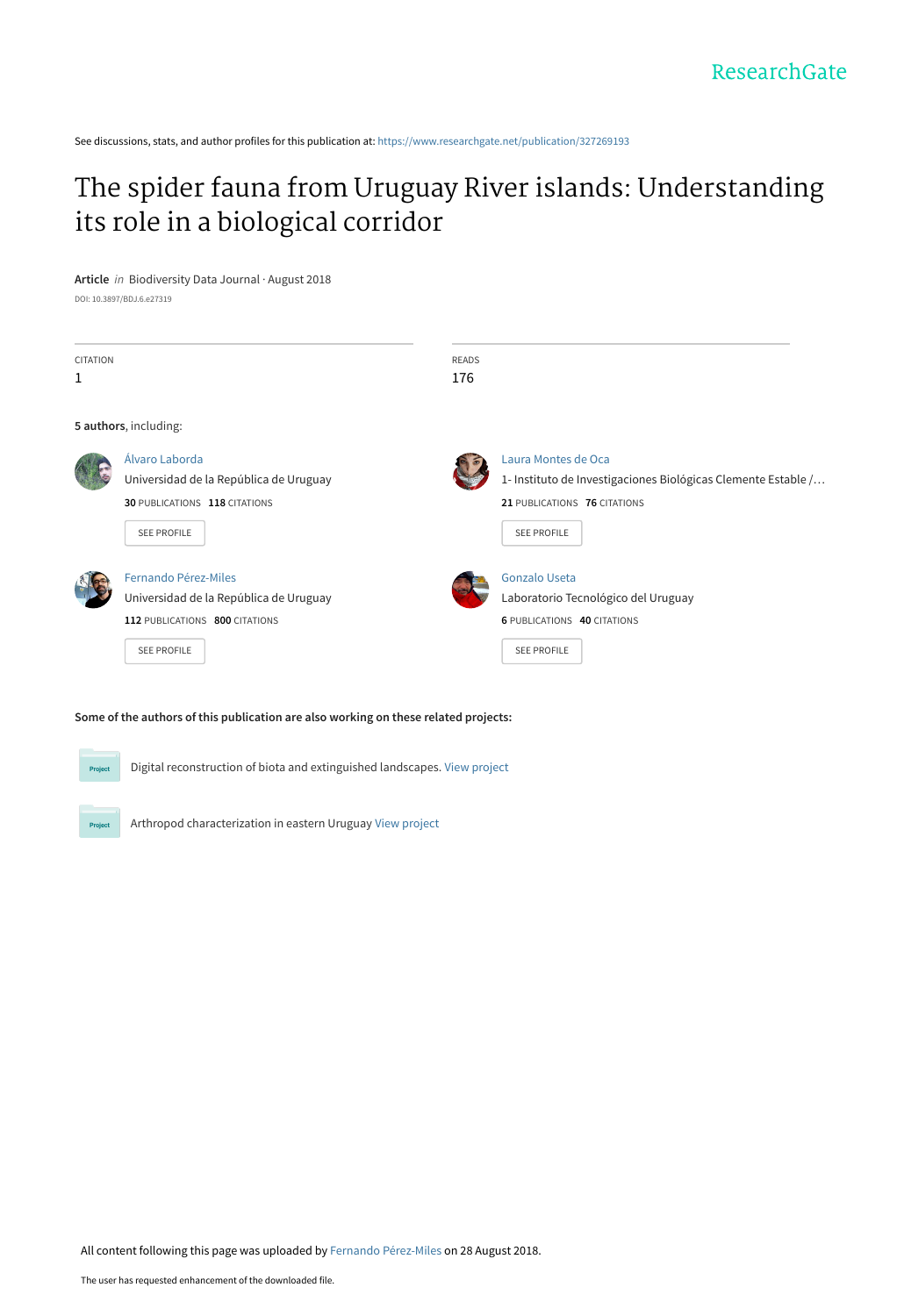



# **The spider fauna from Uruguay River islands: understanding its role in a biological corridor**

Álvaro Laborda‡, Laura Montes de Oca<sup>§</sup>, Fernando Pérez-Miles‡, Gonzalo Useta<sup>l</sup>, Miguel Simó‡

‡ Sección Entomología, Facultad de Ciencias, Universidad de la República. Iguá 4225. CP 11400, Montevideo, Uruguay § Instituto de Investigaciones Biológicas Clemente Estable, Laboratorio de Etología, Ecología y Evolución. Av. Italia 3318. CP

11200, Montevideo, Uruguay

| Laboratorio Tecnológico del Uruguay. Av. Italia 6201. CP 11500, Montevideo, Uruguay

Corresponding author: Álvaro Laborda ([alaborda@fcien.edu.uy\)](mailto:alaborda@fcien.edu.uy)

Academic editor: Jeremy Miller

Received: 08 Jun 2018 | Accepted: 21 Aug 2018 | Published: 28 Aug 2018

Citation: Laborda Á, Montes de Oca L, Pérez-Miles F, Useta G, Simó M (2018) The spider fauna from Uruguay River islands: understanding its role in a biological corridor. Biodiversity Data Journal 6: e27319. <https://doi.org/10.3897/BDJ.6.e27319>

ZooBank: [urn:lsid:zoobank.org:pub:1C8B4B5A-E95B-4334-B8EA-0160847EFA3E](http://zoobank.org/1C8B4B5A-E95B-4334-B8EA-0160847EFA3E)

## **Abstract**

Biological corridors are connections which link habitats in a regional scale, allowing the gene flow between populations. The Uruguay River comprises riverside and insular riparian forests along subtropical to temperate zones passing through different biogeographic provinces. The aim of this study was to characterise the spider fauna from the Uruguay River islands highlighting their connection role for the spider community of riparian forest. Spiders were studied from surveys in a fluvial island of the southern course of the river with nine campaigns being carried out from September 2007 to September 2009. Three complementary collecting methods were used: G-Vac, night hand collecting and pitfall traps. A total of 58 samples were taken in each campaign. A total of 33 families, 145 species/morphospecies and 8 guilds were registered. Theridiidae and space web weavers showed the highest abundance and species richness. Web weavers were predominant in the spider community evidencing the importance of the forest vegetation heterogeneity in spider diversity. Fifteen species have been recorded for the first time for Uruguay. Additional data of previous surveys in the northern islands of the river were analysed and compared. Several species confirm the role of the Uruguay River as a biological corridor

© Laborda Á et al. This is an open access article distributed under the terms of the Creative Commons Attribution License (CC BY 4.0), which permits unrestricted use, distribution, and reproduction in any medium, provided the original author and source are credited.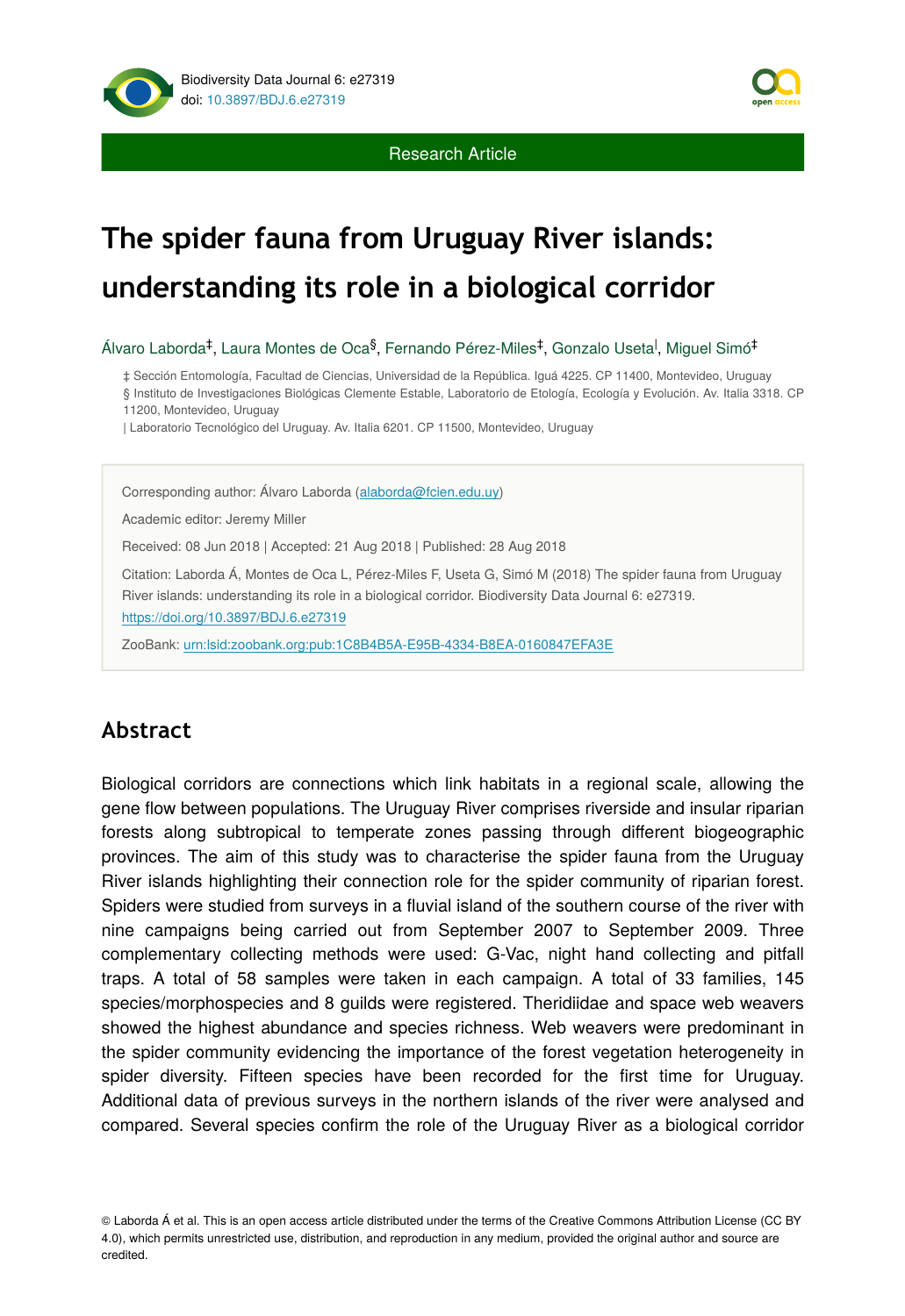from the upper to lower course of the river. The riparian forests from the islands constitute a southernmost intromission of Paranaense biota between Chaco and Pampa regions along the river. The results obtained are an important input for the conservation of these areas. Knowing the biodiversity, as well as its dynamics and the flow of biota that exists in these environments, would allow planning the management from a regional point of view.

## **Keywords**

Biodiversity, Biogeography, Araneae, regional connections

## **Introduction**

Connections between natural environments allow gene flow through migrants, essential to maintain viable populations (Cushman et al. 2006, Christie and Knowles 2015, Fahrig 2003, Sharma et al. 2013) and to provide suitable areas along their geographic distribution range (Heller and Zavaleta 2009). Biological corridors are continuous patches of vegetation which allow the movement of individuals amongst habitats, mitigating the effect of fragmentation and preventing the isolation of populations (Merriam 1984). For these reasons, the maintenance of biological corridors is a valuable conservation strategy to protect biological diversity (Saunders and Hobbs 1991). Knowledge of connections between environments and the biota exchange is essential for planning the accurate management of natural areas and avoiding habitat fragmentation processes (Evans et al. 2013, Kormann et al. 2016, MacClintock et al. 1977). Studies on connections and interactions between the biota are considered as a crossroad where biogeographical provinces converge (Morrone 2017), creating a mosaic of environments in a relatively small territory (Grela 2004, Simó et al. 2014, Simó et al. 2015). One of these convergences occurs especially in the riparian forests of the Uruguay River, where the dendroflora presents components of the biogeographic provinces of Chaco and Paranaense Forest (Grela 2004).

The Uruguay River is the most important fluvial course in the Río de la Plata basin, after the Paraná River, with approximately 1770 km of length. It originates in southern Brazil and empties into the Río de la Plata. Along its course, dense riverside forests and numerous islands formed by alluvial deposits exist (DINAMA 2014). The Uruguay River basin comprises territories from Argentina, Brazil and Uruguay covering a total area of about 339,000  $\text{km}^2$  serving as the international boundary between these countries (CARU 2014). Most of this area has been modified in the last centuries due to different human activities, such as urbanisation and agricultural-livestock production (DINAMA 2014). This anthropic intervention has caused a drastic reduction and fragmentation of natural environments such as the riparian forest of the Uruguay River and its tributaries (Brussa and Grela 2007). These threats, together with their high species richness and the valuable ecosystem services provided, are the reasons for considering these forests as priority areas for conservation (Brazeiro et al. 2015).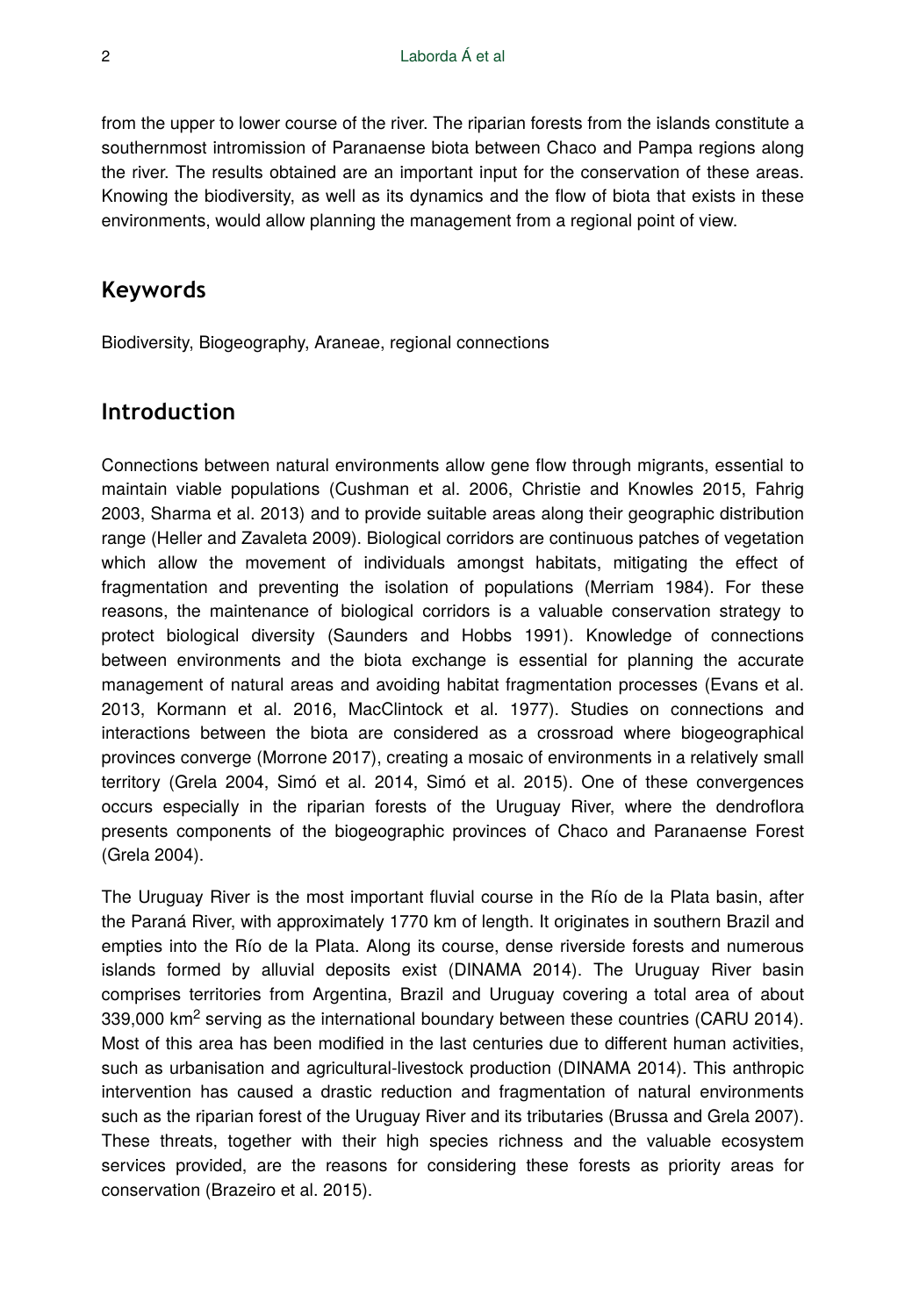However, not all areas with riparian forest have suffered the same degree of alteration. The human impact on Uruguay River islands is mitigated by its difficult access and many of them are still well conserved (DINAMA 2014). As these islands are constituted by contributions from the river sediments, they are therefore dynamic and their physiognomy changes by erosion processes and sediment accumulation (DINAMA 2014). These processes can be extreme in some cases, such as the periodic flooding of the river, which sometimes can completely submerge the islands (DINAMA 2014). The river is the architect of the islands, which, not only determines its physical form, but also its biotic composition. The islands receive a constant contribution of seeds and plant parts from the upper course where animals are transported. These elements of propagation across the river are the way for many species to colonise and settle down in new environments (Brussa and Grela 2007, DINAMA 2014, Gutiérrez et al. 2015, Laborda 2012).

Despite this, the biodiversity on the Uruguay River islands has not been thoroughly studied. Some available data belong to riverside forest areas with interest for conservation and tourism and refer mainly to dendroflora and vertebrates (DINAMA 2014, Mello et al. 2008). These studies indicate that these forests represent relictual environments which preserve complex communities and ecological processes along the river. Therefore, the study of their biota is crucial for the environmental management of these areas at local and regional level.

Undoubtedly, the study of megadiverse groups are of major interest in these areas because they have high species richness and play important roles in ecosystems. The Order Araneae, with more than 47000 species described (WSC 2018), is a megadiverse group of predators (Coddington and Levi 1991, Wheeler et al. 2017), abundant in terrestrial ecosystems where they regulate herbivore populations and occupy a strategic place in trophic networks (Ferris et al. 2000, Lawrence and Wise 2000). This strategic position makes them regulators of the dynamics of energy and nutrient flow in terrestrial environments (Van Hook 1971, Zeische and Roth 2008).

The only previous spider survey in islands and riverside forests from the Uruguay River has been made within the influence area of Salto Grande dam (northern Uruguay) before inundation (Pérez-Miles 1988). This contribution provided a spider checklist with few records from islands. However, it represents a great testimonial value because the environments surveyed are currently totally or partially submerged.

The aim of this study is provide data about the composition and structure of the spider community from the insular riparian forest of the Uruguay River in a biogeographic framework. The subtropical characteristics of the islands' vegetation and previous studies evidence that the southern course of the river constitutes the southernmost distribution limit for some spider species (Laborda et al. 2012, Machado et al. 2013). Consequently, we hypothesise that the insular spider fauna will present components from upper subtropical zones, as an extension of the Paranaense Forest influence between Chaco and Pampa provinces, as was proposed for the dendroflora (Grela 2004). We also propose that the Uruguay River could function as a biological corridor between Northern and Southern riparian environments.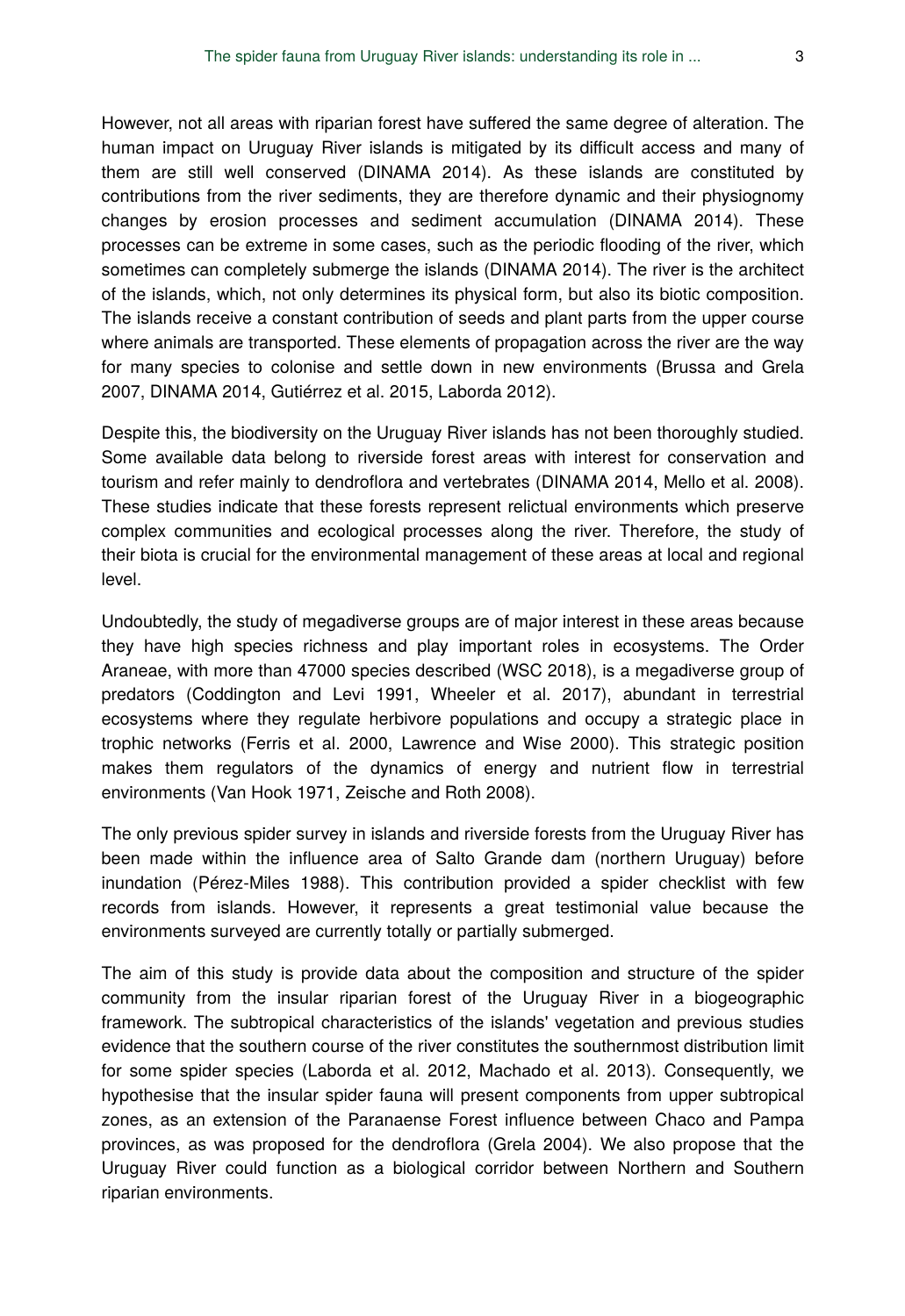## **Material and methods**

The study area was located in Abrigo island, upstream of the General San Martin International Bridge (33°5'13.75"S; 58°10'38.55"W) (Fig. 1A and B), 10 km northwest of Fray Bentos city. The island is about 1.6  $km<sup>2</sup>$  and is approximately 700 m from the Uruguayan coast. Like other islands of the Uruguay River, its origin is a consequence of the discharge and sediments accumulation transported by the river (DINAMA 2014) and the vegetation matrix is a dense native forest, with subtropical characteristics (Fig. 1C and D). The main representative plant species are: *Guadua chacoensis* (Rojas) Londoño and P.M. Peterson (Poaceae), *Hexachlamys edulis* (O.Berg) Kausel and D.Legrand (Myrtaceae), *Inga vera* Mart., *Lonchocarpus nitidus* (Vogel) Benth., *Albizia inundata* (Mart.) Barneby and J.W.Grimes (Fabaceae), *Peltophorum dubium* (Spreng.) Taub. (Leguminosae), *Handroanthus heptaphyllus* (Vell.) Mattos (Bignoniaceae), amongst others (Brussa and Grela 2007).



#### Figure 1. doi

Study area. **A**: Location of the study area in the Uruguay River; **B**: Abrigo Island; **C**: Riparian forest of Abrigo Island, view from the river; **D**: View from the inside of the riparian forest in Abrigo Island.

The surveys were carried out every three months from September 2007 to September 2009, making a total of nine campaigns. Three complementary collecting methods were used, in order to sample the different strata in the environment: G-Vac, night hand collecting and pitfall traps. A total of 58 samples were taken in each campaign, including: 10 pitfall traps, 8 hand collections, 40 G-Vac aspirations (one-minute duration each one) 20 during the day and 20 during the night (10 from soil and 10 from foliage in each one). A total of 522 samples were taken during the entire survey period.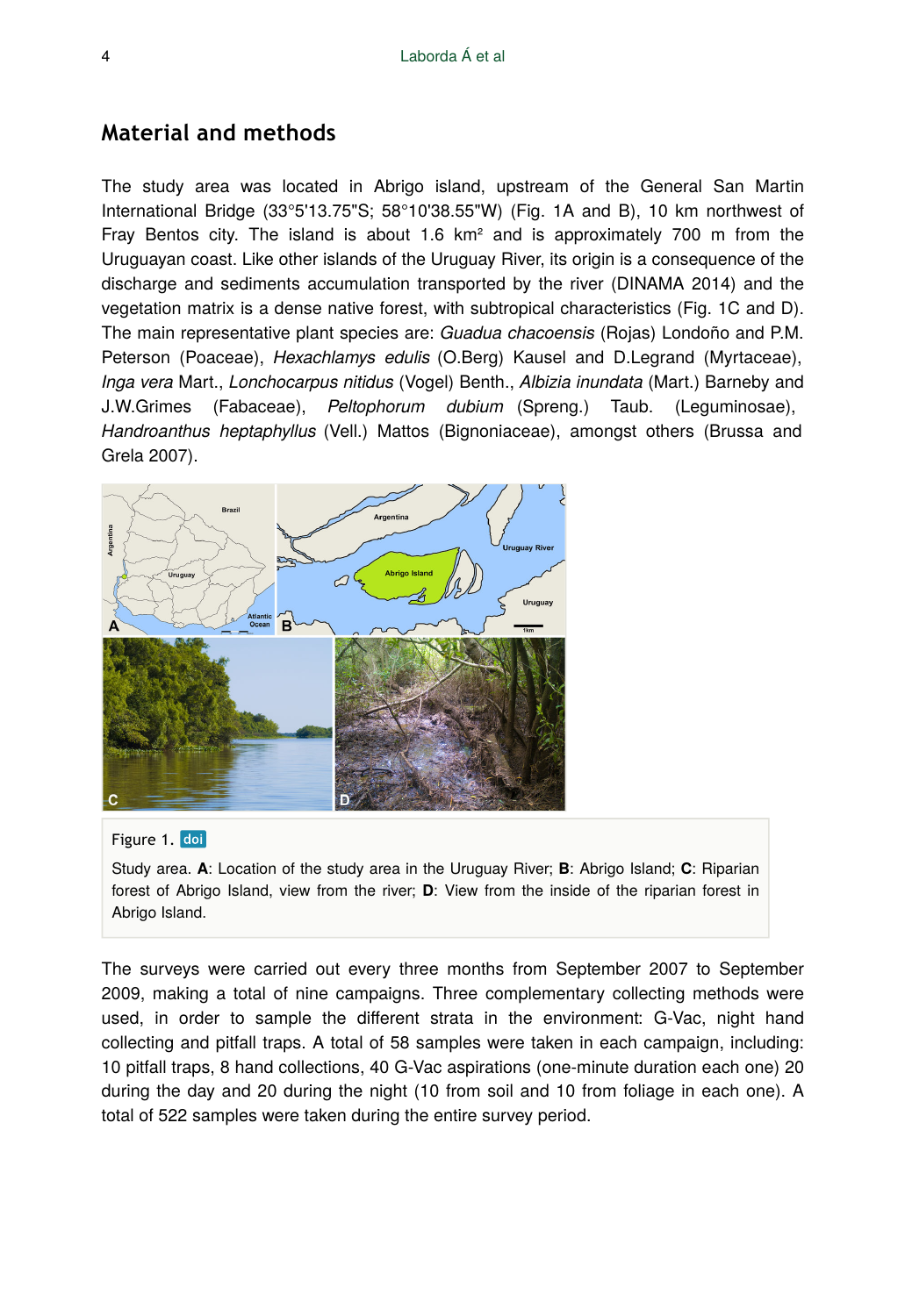The pitfall traps consisted of plastic containers of 22 cm in diameter and 12 cm height, buried and covered with a plastic roof supported by three metallic rods 10 cm above the soil. The traps were placed 10 m apart from each other along a transect line of 100 m parallel to the coast. A mixture of 7% formaldehyde and detergent was used as fixative solution. All traps remained active during 30 days. Nocturnal hand collecting involved four collectors and was performed using head lamps, during 30 minutes, following the 'looking up and looking down' method (Coddington et al. 1996). To know the spider composition, the specimens were identified at the family level using a key (Grismado et al. 2014) and after, to a species level using taxonomic literature (WSC 2018). If it were not possible to determine the species, we used morphospecies, taxonomic units widely used in diversity works on arthropods (Derraik et al. 2002, Oliver and Beattie 1996).

A photographic database was elaborated for the species/morphospecies recognition. Dorsal and ventral habitus photographs, as well as female and male genitalia, were taken using stereoscopic microscopes. The collected specimens were preserved in 70% alcohol and vouchers were deposited in the arachnological collection of the Facultad de Ciencias, Universidad de la República (FCE). Furthermore, specimens deposited in this collection from previous surveys in islands from Uruguay River were considered for comparison with the results here obtained. Guild classification was based on Cardoso et al. (2011), considering it as the most recent proposal and it comprises the worldwide spider families.

The sampling efficiency was estimated with EstimateS 9.1.0 (Colwell 2006), using the nonparametric richness estimator Chao1 (Toti et al. 2000), this estimator being selected because the normality assumption was not satisfied. For the diversity settings, we applied 500 randomisations of sample order.

The species obtained were classified in decreasing order of abundance and these data were graphed and compared with four mathematical models of abundance distribution (geometric, log series, log-normal and broken stick) in order to determine the best fit of the data collected. The fit was determined using Chi-square. Significance level of 0.05 was used (Magurran 1988). To compare the capture methods and guilds, Chi-square tests of "goodness of fit" were made. Using a null hypothesis, a uniform distribution was assumed. Significance level of 0.05 was used. The statistical analysis and the graph were made using Past (Hammer et al. 2001)

The map was elaborated using SimpleMappr (Shorthouse 2010).

#### **Results**

A total of 7605 spiders were collected, distributed in 33 families and 145 species/ morphospecies (Table 1).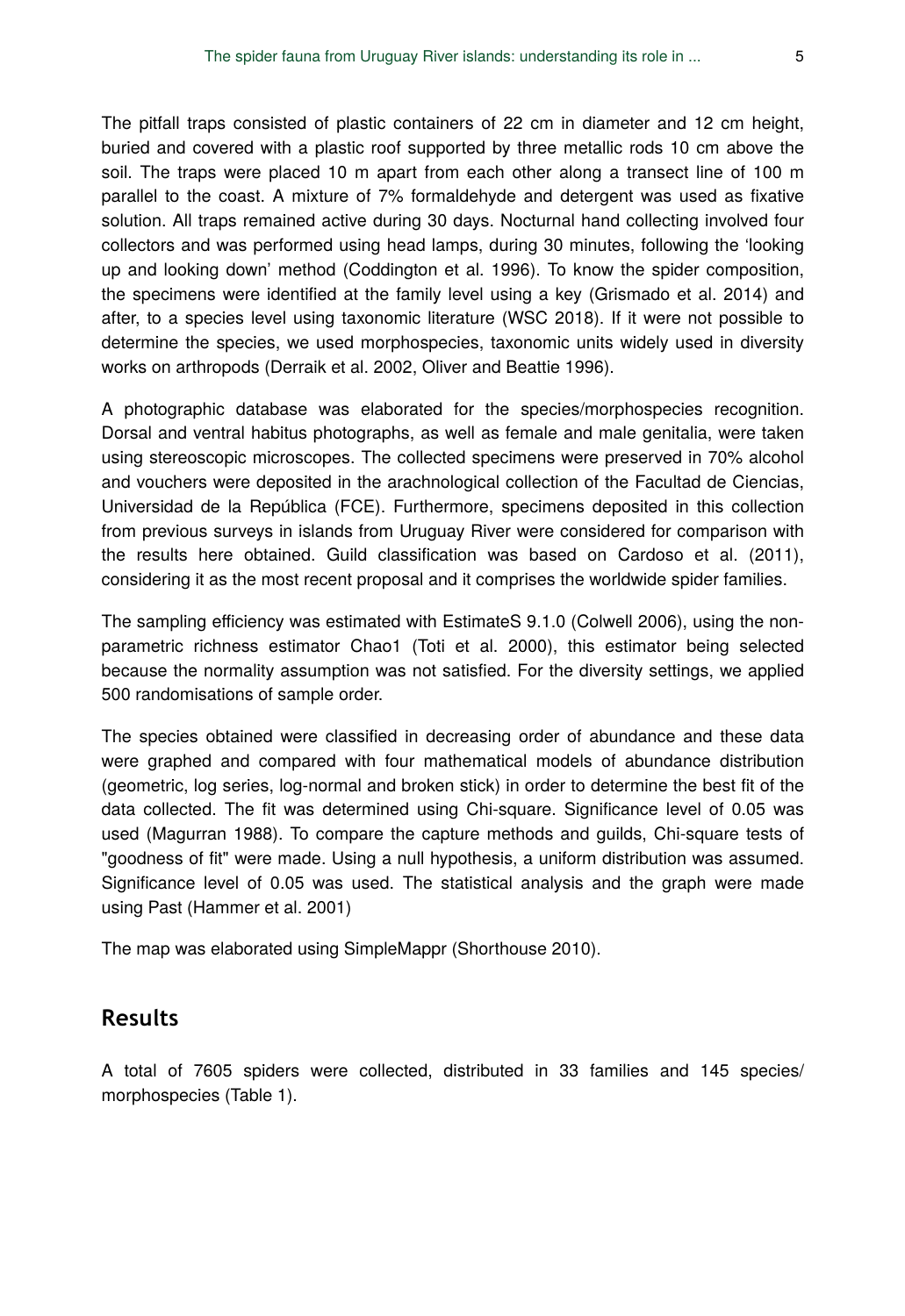#### Table 1.

Taxonomic list and abundance of the spiders collected in Abrigo island. M: males, F: females, RA: relative abundance, new species records are indicated with an asterisk (\*).

|                                          | Μ  | F            | <b>Total</b>   | RA    |
|------------------------------------------|----|--------------|----------------|-------|
| Anyphaenidae                             |    |              |                |       |
| Otoniela quadrivittata (Simon, 1897)*    |    | 2            | $\overline{c}$ | 0.12  |
| Sanogasta backhauseni (Simon, 1895)      | 1  |              | 1              | 0.06  |
| Sanogasta maculatipes (Keyserling, 1878) | 3  |              | 3              | 0.19  |
| Tasata parcepunctata Simon, 1903         |    | 2            | $\overline{c}$ | 0.12  |
| Tasata variolosa Mello-Leitão, 1943      | 12 | 4            | 16             | 0.99  |
| Xiruana gracilipes (Keyserling, 1891)    | 3  | 1            | 4              | 0.25  |
| Aysha sp.1                               | 20 | 57           | 77             | 4.75  |
| Aysha sp.2                               |    | 1            | 1              | 0.06  |
| Aysha sp.3                               | 1  |              | 1              | 0.06  |
| Subtotal                                 | 40 | 67           | 107            | 6.60  |
| Araneidae                                |    |              |                |       |
| Araneus lathyrinus (Holmberg, 1875)      | 3  | 3            | 6              | 0.37  |
| Araneus omnicolor (Keyserling, 1893)     | 4  | 26           | 30             | 1.85  |
| Araneus uniformis (Keyserling, 1879)     | 2  | 5            | 7              | 0.43  |
| Araneus workmani (Keyserling, 1884)      |    | 13           | 13             | 0.80  |
| Cyclosa machadinho Levi, 1999            |    | 6            | 6              | 0.37  |
| Eustala photographica Mello-Leitão, 1944 | 20 | 49           | 69             | 4.26  |
| Eustala taquara (Keyserling, 1892)       |    | $\mathbf{1}$ | 1              | 0.06  |
| Larinia t-notata (Tullgren, 1905)        | 1  | 13           | 14             | 0.86  |
| Mangora lactea Mello-Leitão, 1944        |    | 15           | 15             | 0.93  |
| Micrathena furcata (Hahn, 1822)          |    | 1            | 1              | 0.06  |
| Nephila clavipes (Linnaeus, 1767)        | 32 | 22           | 54             | 3.33  |
| Ocrepeira venustula (Keyserling, 1879)   | 1  |              | 1              | 0.06  |
| Parawixia audax (Blackwall, 1863)        | 5  | 16           | 21             | 1.30  |
| Parawixia velutina (Taczanowski, 1878)   |    | $\mathbf{1}$ | 1              | 0.06  |
| Araneus sp.                              | 3  |              | 3              | 0.19  |
| Araneidae gen. sp.                       | 1  | $\mathbf{1}$ | 2              | 0.12  |
| Subtotal                                 | 72 | 172          | 244            | 15.05 |
| Corinnidae                               |    |              |                |       |
| Creugas lisei Bonaldo, 2000              |    | 2            | $\overline{c}$ | 0.12  |
| Castianeira sp.1                         | 6  | 21           | 27             | 1.67  |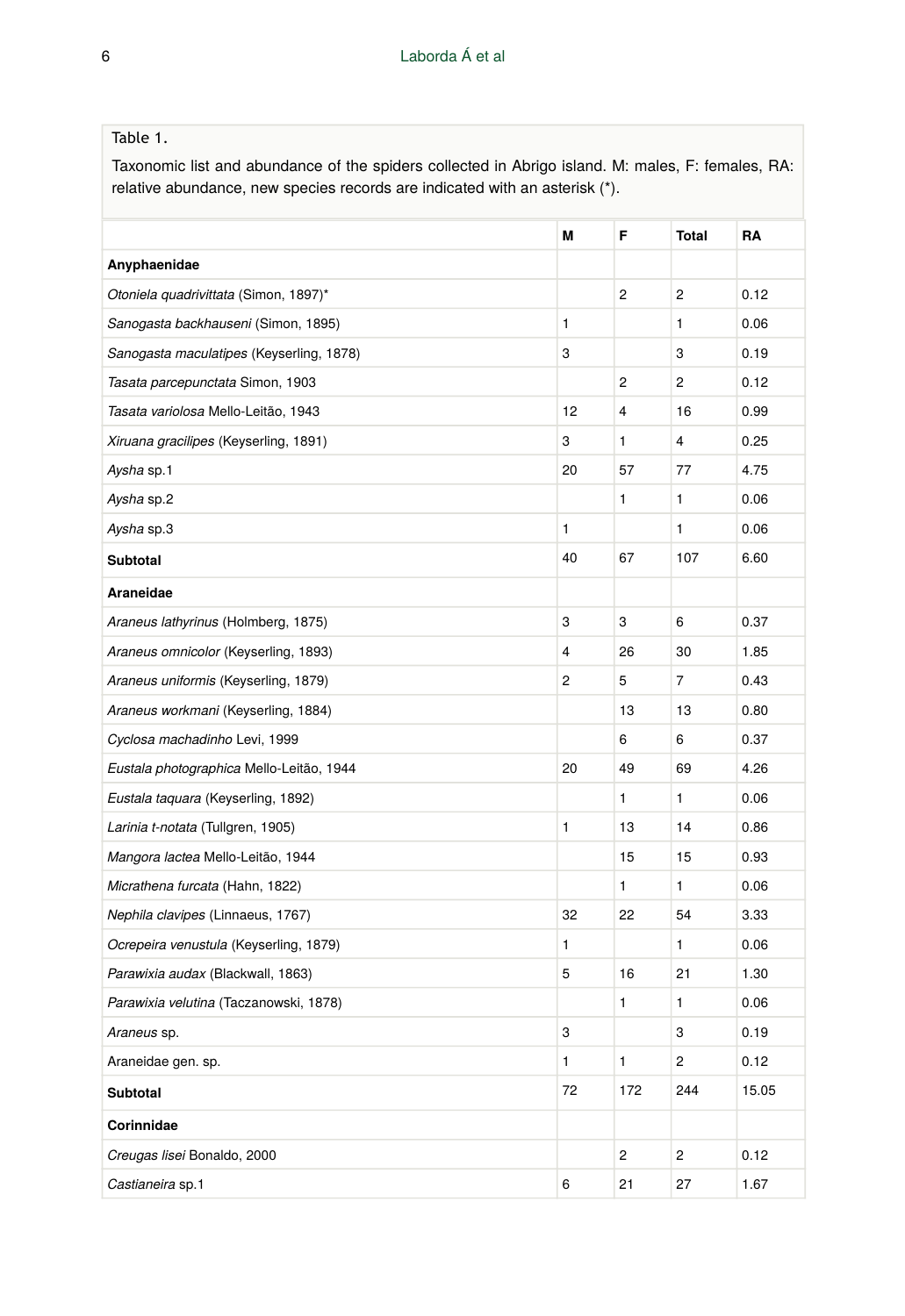| Castianeira sp.2                            |                | 1              | 1              | 0.06 |
|---------------------------------------------|----------------|----------------|----------------|------|
| Castianeira sp.3                            | $\overline{c}$ |                | 2              | 0.12 |
| <b>Subtotal</b>                             | 8              | 24             | 32             | 1.98 |
| Ctenidae                                    |                |                |                |      |
| Asthenoctenus borelli Simon, 1897           | $\overline{7}$ | 6              | 13             | 0.80 |
| <b>Subtotal</b>                             | 7              | 6              | 13             | 0.80 |
| Deinopidae                                  |                |                |                |      |
| Deinopis amica Schiapelli & Gerschman, 1957 | $\overline{2}$ | $\overline{7}$ | 9              | 0.56 |
| <b>Subtotal</b>                             | 2              | 7              | 9              | 0.56 |
| <b>Desidae</b>                              |                |                |                |      |
| Metaltella simoni (Keyserling, 1878)        | 1              | 2              | 3              | 0.19 |
| Subtotal                                    | 1              | 2              | 3              | 0.19 |
| Dictynidae                                  |                |                |                |      |
| Dictyna sp.                                 | 8              | 2              | 10             | 0.62 |
| <b>Subtotal</b>                             | 8              | 2              | 10             | 0.62 |
| Eutichuridae                                |                |                |                |      |
| Cheiracanthium inclusum (Hentz, 1847)       | $\overline{4}$ | $\overline{4}$ | 8              | 0.49 |
| <b>Subtotal</b>                             | 4              | $\overline{4}$ | 8              | 0.49 |
| Gnaphosidae                                 |                |                |                |      |
| Apopyllus silvestrii (Simon, 1905)          |                | 1              | 1              | 0.06 |
| Gnaphosidae gen. sp.                        |                | 1              | 1              | 0.06 |
| <b>Subtotal</b>                             | 0              | 2              | $\overline{c}$ | 0.12 |
| Hahniidae                                   |                |                |                |      |
| Hahniidae gen. sp1                          | 34             | 31             | 65             | 4.01 |
| Hahniidae gen .sp2                          | 25             | 31             | 56             | 3.46 |
| Hahniidae gen. sp.3                         |                | 1              | 1              | 0.06 |
| <b>Subtotal</b>                             | 59             | 63             | 122            | 7.53 |
| Linyphiidae                                 |                |                |                |      |
| Dubiaranea difficilis (Mello-Leitão, 1944)* | 19             | 43             | 62             | 3.83 |
| Scolecura parilis Millidge, 1991*           | 19             | 13             | 32             | 1.98 |
| Sphecozone venialis (Keyserling, 1886)*     | 6              | 15             | 21             | 1.30 |
| Erigone sp.                                 | 3              |                | 3              | 0.19 |
| Psilocymbium sp.                            | 2              | 3              | 5              | 0.31 |
| Scolecura sp.                               | 22             | 18             | 40             | 2.47 |
| Sphecozone sp.                              | 1              |                | 1              | 0.06 |
| Tutaibo sp.                                 |                | 1              | $\mathbf{1}$   | 0.06 |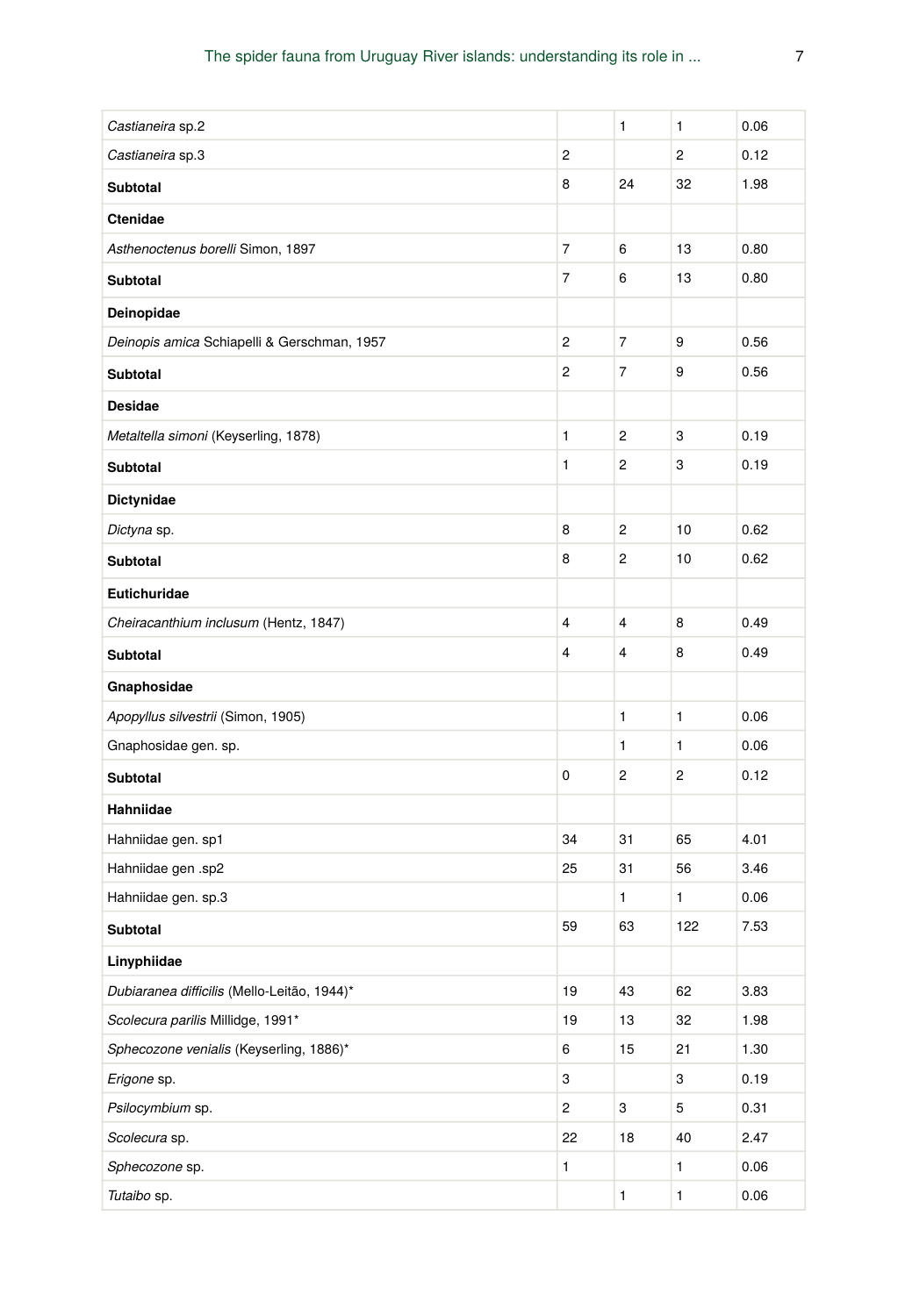| Linyphiidae gen. sp.1                       | 3   | 5   | 8              | 0.49  |
|---------------------------------------------|-----|-----|----------------|-------|
| Linyphiidae gen. sp.2                       | 9   | 7   | 16             | 0.99  |
| Linyphiidae gen. sp.3                       | 27  | 9   | 36             | 2.22  |
| Linyphiidae gen. sp.4                       | 7   | 15  | 22             | 1.36  |
| Linyphiidae gen. sp.5                       | 24  | 2   | 26             | 1.60  |
| Linyphiidae gen. sp.6                       | 41  | 5   | 46             | 2.84  |
| Linyphiidae gen. sp.7                       | 3   | 2   | 5              | 0.31  |
| Linyphiidae gen. sp.8                       |     | 3   | 3              | 0.19  |
| Linyphiidae gen. sp.9                       | 2   |     | 2              | 0.12  |
| Linyphiidae gen. sp.10                      | 6   | 3   | 9              | 0.56  |
| Linyphiidae gen. sp.11                      | 1   |     | 1              | 0.06  |
| Subtotal                                    | 195 | 144 | 339            | 20.93 |
| Lycosidae                                   |     |     |                |       |
| Agalenocosa pirity Piacentini, 2014*        | 2   | 2   | 4              | 0.25  |
| Agalenocosa velox (Keyserling, 1891)        | 1   |     | 1              | 0.06  |
| Lobizon corondaensis (Mello-Leitão, 1941)*  |     | 1   | 1              | 0.06  |
| Lobizon humilis (Mello-Leitão, 1944)        | 57  | 9   | 66             | 4.07  |
| Lycosa poliostoma (C. L. Koch, 1847)        | 1   |     | 1              | 0.6   |
| Lycosa thorelli (Keyserling, 1877)          | 5   | 22  | 27             | 1.67  |
| Lycosa aff. thorelli                        | 16  |     | 16             | 0.99  |
| Allocosa sp.                                |     | 1   | 1              | 0.06  |
| <b>Subtotal</b>                             | 82  | 35  | 117            | 7.22  |
| Mimetidae                                   |     |     |                |       |
| Mimetus melanoleucus Mello-Leitão, 1929*    | 1   | 1   | $\overline{c}$ | 0.12  |
| <b>Subtotal</b>                             | 1   | 1   | 2              | 0.12  |
| Mysmenidae                                  |     |     |                |       |
| Microdipoena sp.                            | 4   | 4   | 8              | 0.49  |
| <b>Subtotal</b>                             | 4   | 4   | 8              | 0.49  |
| Oonopidae                                   |     |     |                |       |
| Neotrops lorenae Grismado & Ramírez, 2013   | 1   |     | 1              | 0.06  |
| Neotrops sciosciae Grismado & Ramírez, 2013 |     | 1   | 1              | 0.06  |
| Xiombarg plaumanni Brignoli, 1979*          |     | 3   | 3              | 0.19  |
| Gamasomorpha sp.                            | 6   | 6   | 12             | 0.74  |
| Neoxyphinus sp.                             | 29  | 8   | 37             | 2.28  |
| Subtotal                                    | 36  | 18  | 54             | 3.33  |
| Pholcidae                                   |     |     |                |       |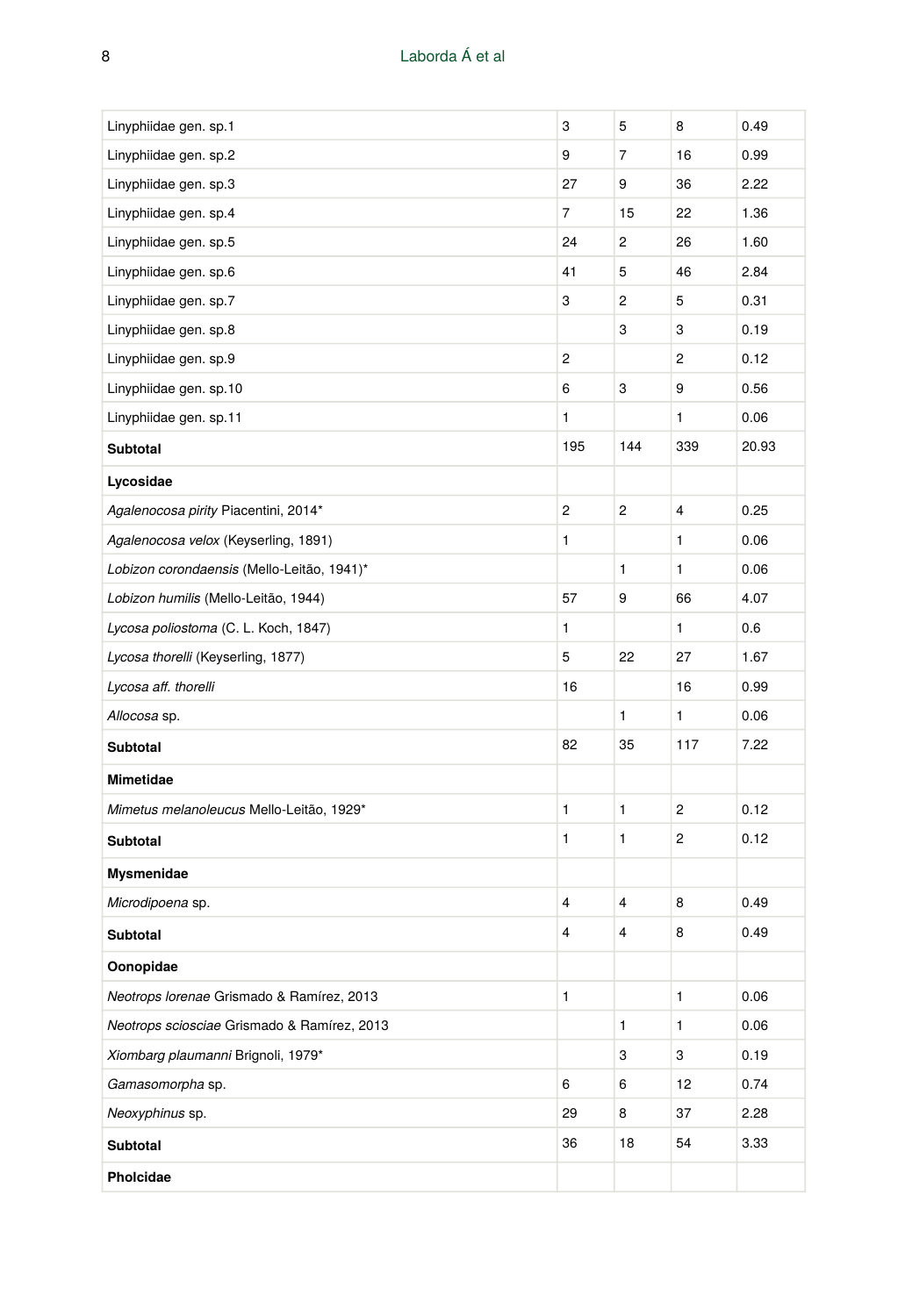| Mesabolivar uruguayensis Machado, Laborda, Simó & Brescovit, 2013 | 12 | 36             | 48 | 2.96 |
|-------------------------------------------------------------------|----|----------------|----|------|
| Subtotal                                                          | 12 | 36             | 48 | 2.96 |
| <b>Pisauridae</b>                                                 |    |                |    |      |
| Architis capricorna Carico, 1981*                                 | 6  | 8              | 14 | 0.86 |
| Subtotal                                                          | 6  | 8              | 14 | 0.86 |
| <b>Salticidae</b>                                                 |    |                |    |      |
| Aphirape flexa Galiano, 1981                                      | 1  | 3              | 4  | 0.25 |
| Cotinusa trifasciata (Mello-Leitão, 1943)*                        | 2  |                | 2  | 0.12 |
| Dendryphantes mordax (C. L. Koch, 1846)                           | 3  |                | 3  | 0.19 |
| Hisukattus transversalis Galiano, 1987                            | 29 | 25             | 54 | 3.33 |
| Lyssomanes pauper Mello-Leitão, 1945                              | 1  | 2              | 3  | 0.19 |
| Synemosyna aurantiaca (Mello-Leitão, 1917)*                       | 1  |                | 1  | 0.06 |
| Ashtabula sp.                                                     | 5  |                | 5  | 0.31 |
| Bellota sp.                                                       |    | 1              | 1  | 0.06 |
| Cotinusa sp.1                                                     | 2  |                | 2  | 0.12 |
| Cotinusa sp.2                                                     |    | 1              | 1  | 0.06 |
| Pensacola sp.                                                     | 2  |                | 2  | 0.12 |
| Salticidae gen. sp.1                                              |    | 2              | 2  | 0.12 |
| Salticidae gen. sp.2                                              | 1  |                | 1  | 0.06 |
| Salticidae gen. sp.3                                              |    | 1              | 1  | 0.06 |
| Salticidae gen. sp.4                                              |    | 3              | 3  | 0.19 |
| Salticidae gen. sp.5                                              |    | 1              | 1  | 0.06 |
| Subtotal                                                          | 47 | 39             | 86 | 5.31 |
| Segestriidae                                                      |    |                |    |      |
| Ariadna mollis (Holmberg, 1876)                                   | 1  | 2              | 3  | 0.19 |
| Subtotal                                                          | 1  | 2              | 3  | 0.19 |
| Sparassidae                                                       |    |                |    |      |
| Polybetes pythagoricus (Holmberg, 1875)                           | 1  |                | 1  | 0.06 |
| Subtotal                                                          | 1  | 0              | 1  | 0.06 |
| Tetragnathidae                                                    |    |                |    |      |
| Glenognatha lacteovittata (Mello-Leitão, 1944)                    | 5  | $\overline{c}$ | 7  | 0.43 |
| Leucauge volupis (Keyserling, 1893)*                              | 6  | 50             | 56 | 3.46 |
| Tetragnathidae gen. sp.                                           |    | 1              | 1  | 0.06 |
| Subtotal                                                          | 11 | 53             | 64 | 3.95 |
| Theridiidae                                                       |    |                |    |      |
| Anelosimus vierae Agnarsson, 2012                                 | 1  |                | 1  | 0.06 |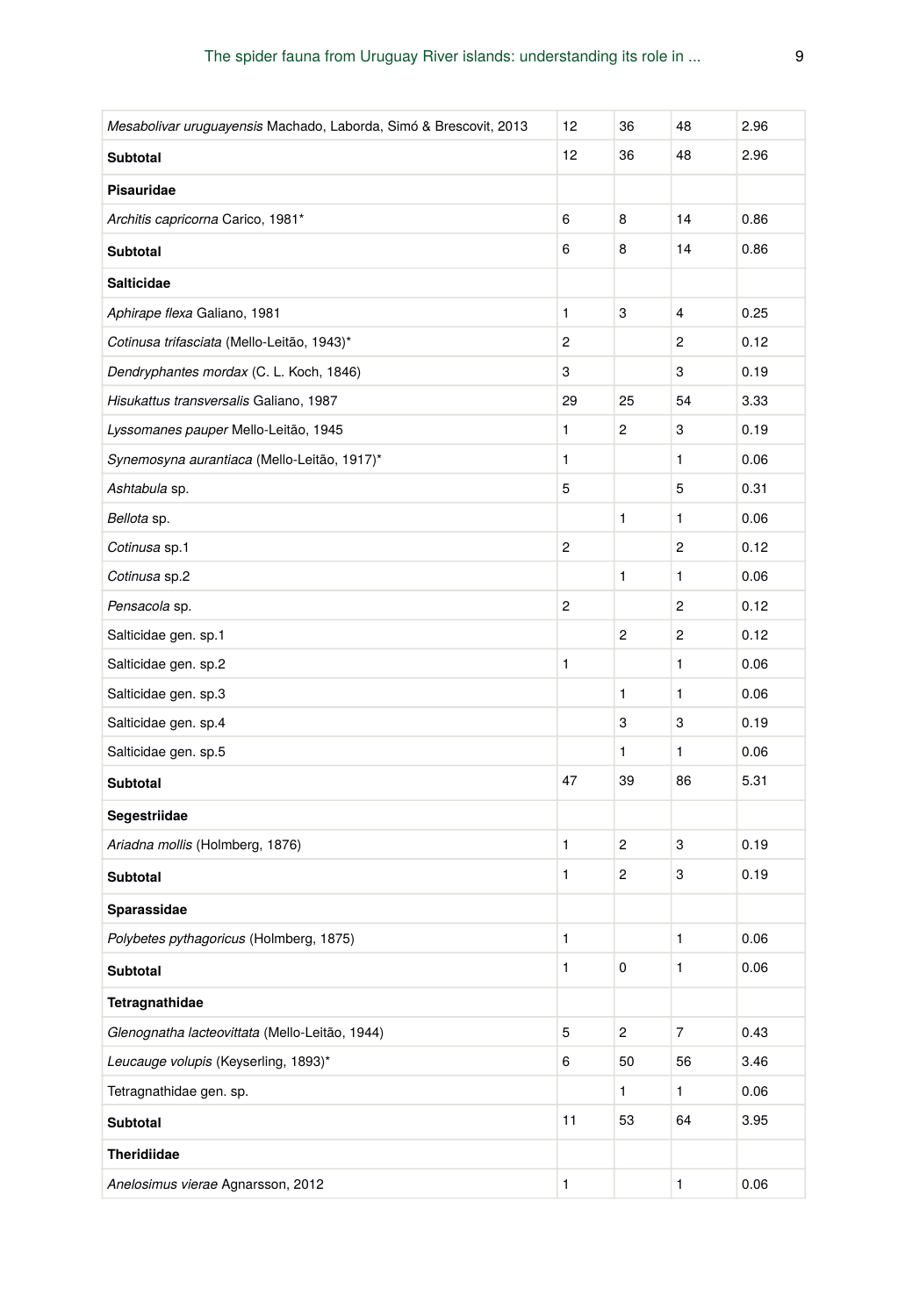| Cryptachaea altiventer (Keyserling, 1884)*     |                | 8   | 8    | 0.49  |
|------------------------------------------------|----------------|-----|------|-------|
| Cryptachaea bellula (Keyserling, 1891)*        | 2              | 3   | 5    | 0.31  |
| Theridion cf. positivum Chamberlin, 1924       | 4              | 2   | 6    | 0.37  |
| Thymoites piratini Rodrigues & Brescovit, 2015 |                | 3   | 3    | 0.19  |
| Thymoites puer (Mello-Leitão, 1941)            | 5              | 4   | 9    | 0.56  |
| Argyrodes sp.                                  | 8              | 7   | 15   | 0.93  |
| Cryptachaea sp.                                | 5              | 9   | 14   | 0.86  |
| Euryopis sp.                                   | 4              | 3   | 7    | 0.43  |
| Guaraniella sp.1                               | 2              | 3   | 5    | 0.31  |
| Guaraniella sp.2                               | 1              | 6   | 7    | 0.43  |
| Theridion sp.1                                 | 1              |     | 1    | 0.06  |
| Theridion sp.2                                 |                | 2   | 2    | 0.12  |
| Thymoites sp.1                                 | 1              | 3   | 4    | 0.25  |
| Thymoites sp.2                                 |                | 7   | 7    | 0.43  |
| Theridiidae gen. sp.1                          | 26             | 57  | 83   | 5.12  |
| Theridiidae gen. sp.2                          |                | 4   | 4    | 0.25  |
| Theridiidae gen. sp.3                          |                | 2   | 2    | 0.12  |
| Theridiidae gen. sp.4                          |                | 1   | 1    | 0.06  |
| Theridiidae gen. sp.5                          |                | 12  | 12   | 0.74  |
| Theridiidae gen. sp.6                          | 2              |     | 2    | 0.12  |
| Theridiidae gen. sp.7                          |                | 5   | 5    | 0.31  |
| Theridiidae gen. sp.8                          | 1              | 2   | 3    | 0.19  |
| Theridiidae gen. sp.9                          |                | 4   | 4    | 0.25  |
| Theridiidae gen. sp.10                         | 4              |     | 4    | 0.25  |
| Theridiidae gen. sp.11                         | 5              | 29  | 34   | 2.10  |
| Theridiidae gen. sp.12                         |                | 2   | 2    | 0.12  |
| Theridiidae gen. sp.13                         |                | 1   | 1    | 0.06  |
| Theridiidae gen. sp.14                         | 1              |     | 1    | 0.06  |
| Theridiidae gen. sp.15                         |                | 1   | 1    | 0.06  |
| Theridiidae gen. sp.16                         |                | 1   | 1    | 0.06  |
| Theridiidae gen. sp.17                         |                | 1   | 1    | 0.06  |
| Theridiidae gen. sp.18                         | $\overline{c}$ |     | 2    | 0.12  |
| Subtotal                                       | 75             | 182 | 257  | 15.86 |
| Thomisidae                                     |                |     |      |       |
| Misumenops maculissparsus (Keyserling, 1891)   |                | 1   | 1    | 0.06  |
| Sidymella cf. lucida (Keyserling, 1880)        | 1              |     | 1    | 0.06  |
| Titidius aff. albipes                          | 6              | 4   | $10$ | 0.62  |
|                                                |                |     |      |       |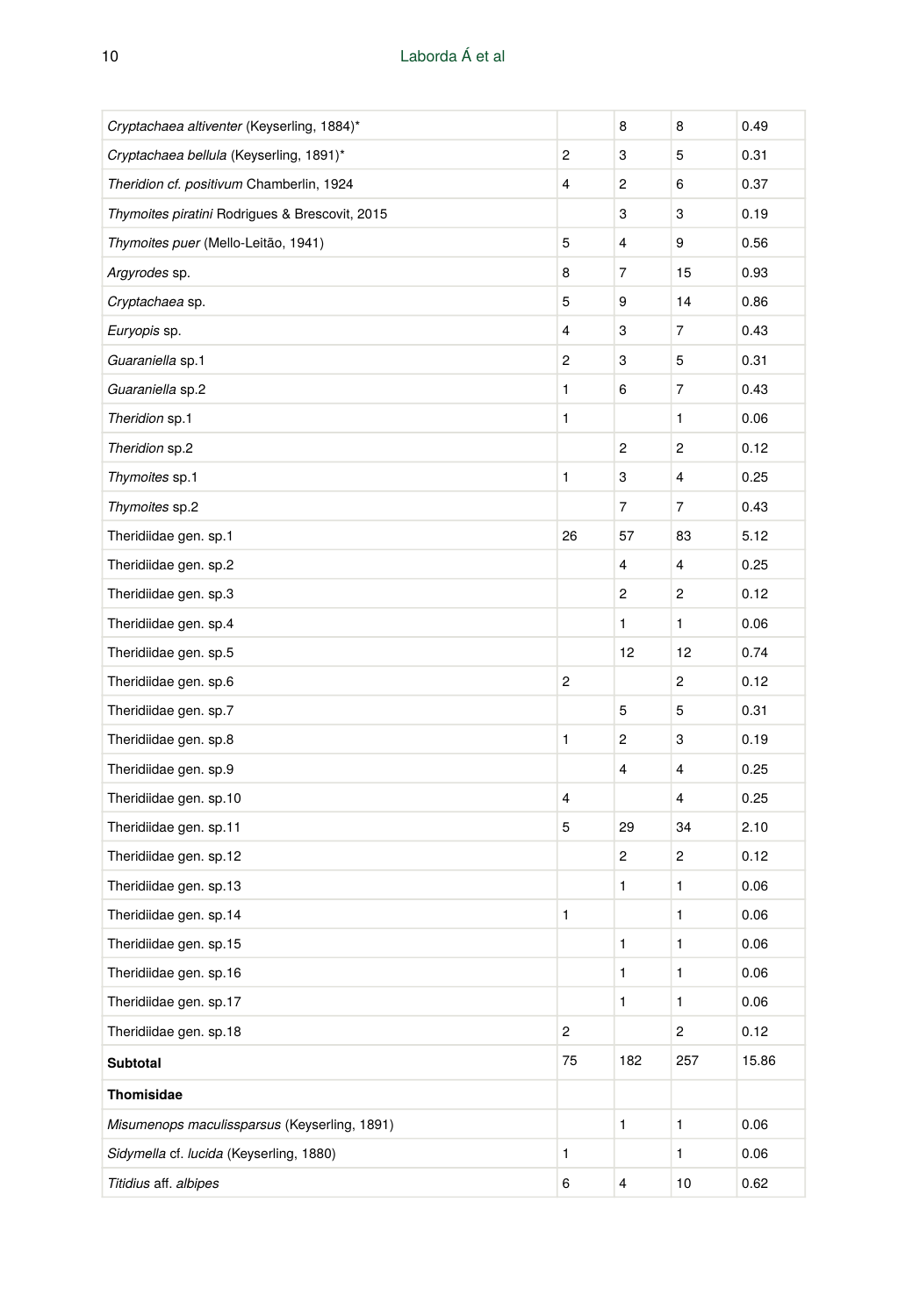| Tmarus aff. stiliferus                    | 1              |                | $\mathbf{1}$   | 0.06 |
|-------------------------------------------|----------------|----------------|----------------|------|
| Metadiaea sp.                             |                | 3              | 3              | 0.19 |
| Misumenoides sp.                          | 1              |                | $\mathbf{1}$   | 0.06 |
| Synaema sp.                               | $\overline{c}$ |                | $\overline{c}$ | 0.12 |
| Tmarus sp.1                               | $\overline{2}$ |                | $\overline{c}$ | 0.12 |
| Tmarus sp.2                               |                | $\overline{4}$ | $\overline{4}$ | 0.25 |
| Thomisidae gen. sp.                       |                | 1              | $\mathbf{1}$   | 0.06 |
| <b>Subtotal</b>                           | 13             | 13             | 26             | 1.60 |
| <b>Trachelidae</b>                        |                |                |                |      |
| Meriola cetiformis (Strand, 1908)         | 5              | $\overline{4}$ | 9              | 0.56 |
| Trachelopachys keyserlingi (Roewer, 1951) | 1              |                | $\mathbf{1}$   | 0.06 |
| Trachelopachys sp.                        |                | 1              | $\mathbf{1}$   | 0.06 |
| <b>Subtotal</b>                           | 6              | 5              | 11             | 0.68 |
| <b>Trechaleidae</b>                       |                |                |                |      |
| Paratrechalea ornata (Mello-Leitão, 1943) | 19             | 19             | 38             | 2.35 |
| <b>Subtotal</b>                           | 19             | 19             | 38             | 2.35 |
| <b>Uloboridae</b>                         |                |                |                |      |
| Uloborus elongatus Opell, 1982*           | 1              | 1              | $\overline{2}$ | 0.12 |
| <b>Subtotal</b>                           | 1              | 1              | $\overline{c}$ | 0.12 |
| <b>Grand total</b>                        | 711            | 909            | 1620           | 100  |

From the total number of specimens collected, 79% were juveniles (n=5985), 12% adult females (n=909) and 9% adult males (n=711).

Most of the collected specimens (80%) belong to seven families, Theridiidae (n=1777; 23%), Araneidae (n=1400; 18%), Anyphaenidae (n=703; 9%), Lycosidae (n=687; 9%), Salticidae (n=584; 8%), Thomisidae (n=511; 7%), Linyphiidae (n=475; 6%), the remaining 26 families representing 20% (n=1468) of the total abundance found.

Four families comprise more than half of the registered species, Theridiidae (S=35; 24%), Linyphiidae (S=17; 12%), Araneidae and Salticidae (S=16; 11%) and Thomisidae (S=10; 7%), the rest of the families having less than 10 species.

The most abundant species were: Theridiidae sp1, *Aysha* sp.1 (Anyphaenidae), *Eustala photographica* (Araneidae), *Lobizon humilis* (Lycosidae) and Hahniidae sp.1. Forty-three species were singletons, comprising 30% of the sampled species.

Chao 1 estimator indicated 187.97 species for the studied site, which means that the species recorded represent 77.14% of the estimated species richness for this environment.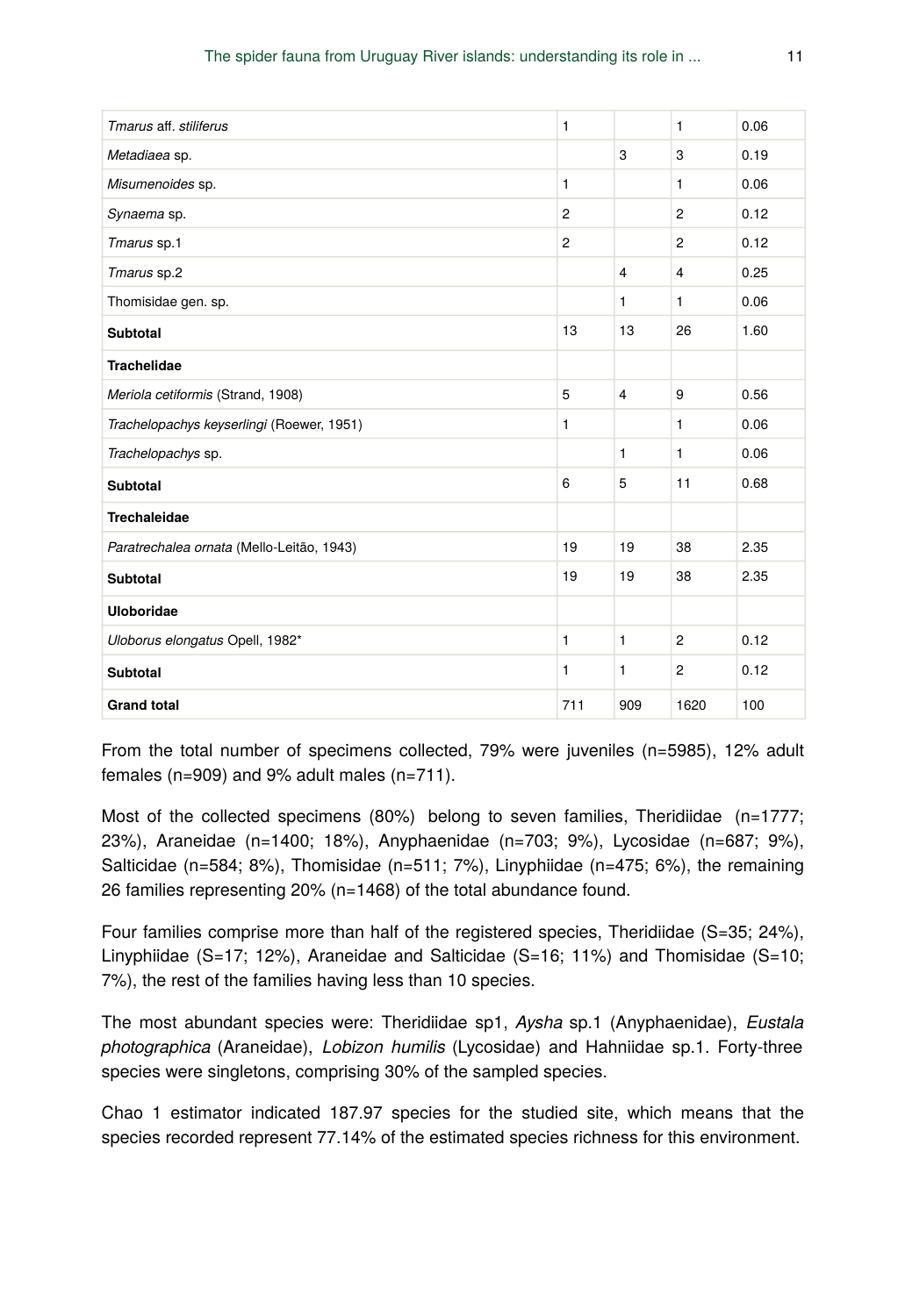



Log series model of the abundance distribution of spiders in Abrigo Island ( $\chi$ 2=51.38; p=0.999).

The best fit for the abundance distribution of the spider community was the log series model (χ2=51.38; p=0.999) (Fig. 2).

Fifteen of the registered species represent new records for Uruguay: *Otoniela quadrivittata* (Anyphaenidae); *Dubiaranea difficilis*, *Scolecura parilis*, *Sphecozone venialis* (Linyphiidae); *Agalenocosa pirity*, *Lobizon corondaensis* (Lycosidae); *Mimetus melanoleucus* (Mimetidae); *Xiombarg plaumanni* (Oonopidae); *Architis capricorna* (Pisauridae); *Cotinusa trifasciata*, *Synemosyna aurantiaca* (Salticidae); *Leucauge volupis* (Tetragnathidae); *Cryptachaea altiventer*, *Cryptachaea bellula* (Theridiidae); *Uloborus elongatus* (Uloboridae).

The greatest abundance was obtained with the G-Vac method  $(n=5034; 66%)$  (p=0.0001) followed by hand collecting (n=1563; 21%) and pitfall traps (n=1008; 13%), the same pattern being observed when only adults (p=0.0001), G-Vac (n=690; 43%), hand collecting (n=486; 30%) and pitfall traps (n=444; 27%) were considered.

Representatives from eight guilds were found: ground hunters (GH), ambush hunters (AH), sensing web weavers (SEW), space web weavers (SPW), orb web weavers (OW), sheet web weavers (SHW), specialists (S) and other hunters (OH). The weavers spiders guilds showed a significantly higher abundance  $(p=0.0001)$ , but no significant differences in species richness were found (p=0.1) (Table 2).

The GH and the SHW were more abundant in the soil samples of G-Vac and in the pitfall traps ( $p=0.0001$ ), the most part of the OW being obtained by hand collecting ( $p=0.0001$ ) and the OH and SPW were more abundant in the G-Vac samples  $(p=0.0001)$ . No significant differences per method were observed in the others guilds.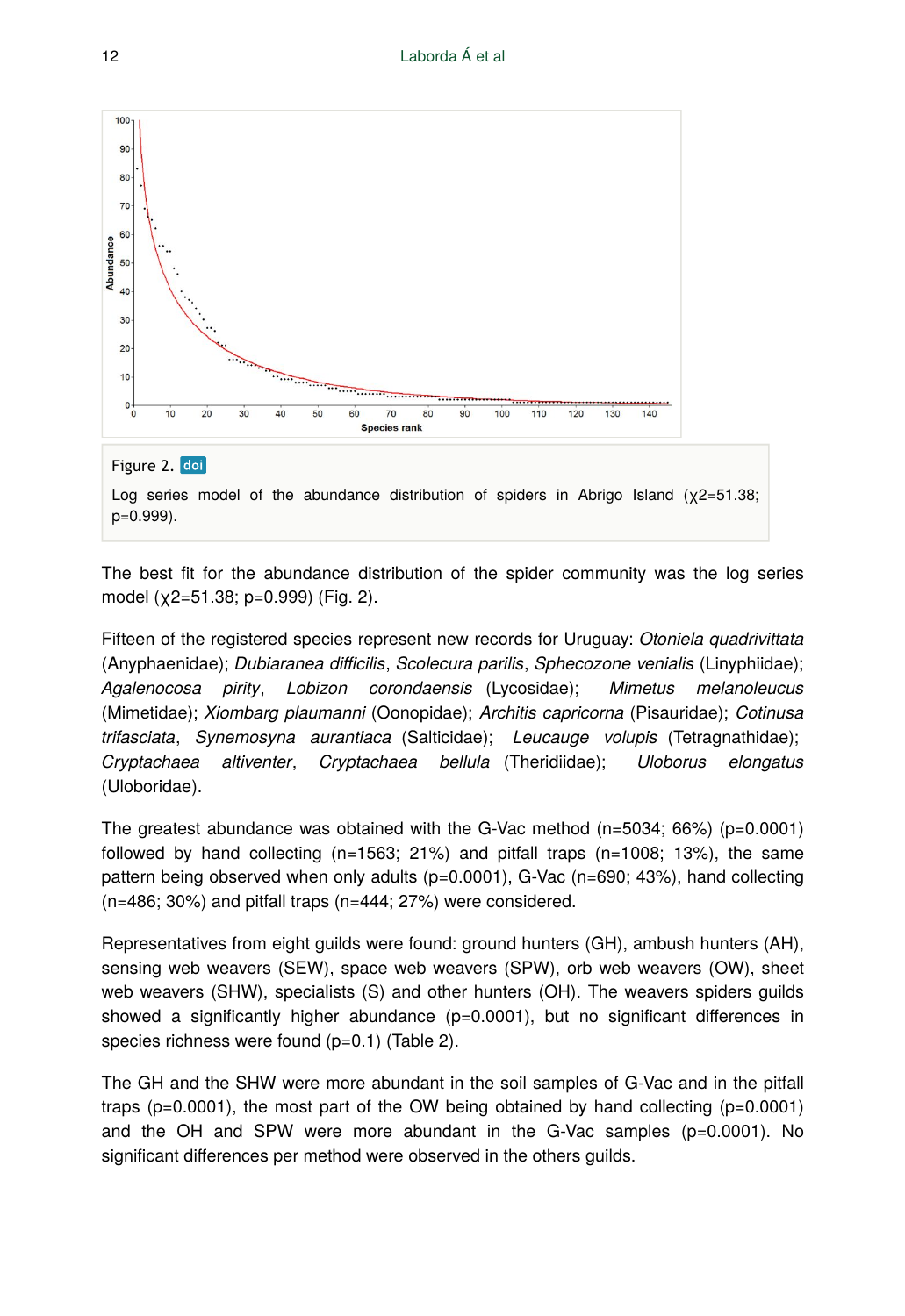Abundance (Ab.), relative abundance (RA), species richness (Sp. rich.) and relative species richness (RR) per guild of the spiders collected in Abrigo island.

| Guilds                    | Ab.  | <b>RA</b> | Sp. rich.      | <b>RR</b> |
|---------------------------|------|-----------|----------------|-----------|
| Ground hunters (GH)       | 959  | 12.6      | 22             | 15.2      |
| Ambush hunters (AH)       | 541  | 7.1       | 11             | 7.6       |
| Sensing web weavers (SEW) | 5    | 0.1       | 1              | 0.7       |
| Space web weavers (SPW)   | 1977 | 26.0      | 37             | 25.5      |
| Orb web weavers (OW)      | 1682 | 22.1      | 20             | 13.8      |
| Sheet web weavers (SHW)   | 802  | 10.5      | 24             | 16.6      |
| Specialists (S)           | 165  | 2.2       | $\overline{2}$ | 1.4       |
| Other hunters (OH)        | 1474 | 19.4      | 28             | 19.3      |

#### **Discussion**

Species richness and abundance (7605 individuals, 145 species and 33 families) reached high values compared with surveys carried out in the country, such as in hilly environments (Costa et al. 1991, Pérez-Miles et al. 1999), in sandy coasts (Costa et al. 2006) and natural grasslands (Laborda 2012). Despite the differences in collection effort and methods used on these studies, the results obtained in this work suggest that spider fauna in the Abrigo island from Uruguay River is highly diverse.

Chao 1 estimator indicated that 77% of the spider species have been registered in this study. According to Cardoso (2009), surveys range between 70–80%, indicating we have achieved a comprehensive inventory. About 23% of the species remains to be known, which means that additional studies are needed to advance the knowledge of the species that inhabit a complex and changing environment like the riparian forests in the Uruguay River islands. From all the collected individuals, 21.3% were adults, in agreement with Duffey (1962) and Breymeyer (1966) who report that adults do not exceed 48% of the natural populations in Araneomorphae and are similar to values obtained in others surveys conducted in Uruguay using diverse collecting methods (Laborda 2012).

In riparian habitats, the disturbance promoted by flooding produces extinction and posterior species recolonisation through floating vegetation (Paetzold et al. 2008, Schiesari et al. 2003). According with our results, the abundance distribution of the spiders' community conformed to a log series model (Fischer et al. 1943), where the species arrive at an unsaturated habitat at irregular intervals of time (Magurran 1988). This is consistent with the dynamics of the Uruguay River islands. The floods of the river reduce the islands' surface area or can completely submerge them causing a major disturbance in the system. After the floods, when the water level drops, animals and plants are transported in floating vegetation from the upper course of the river, thus, recolonising the islands.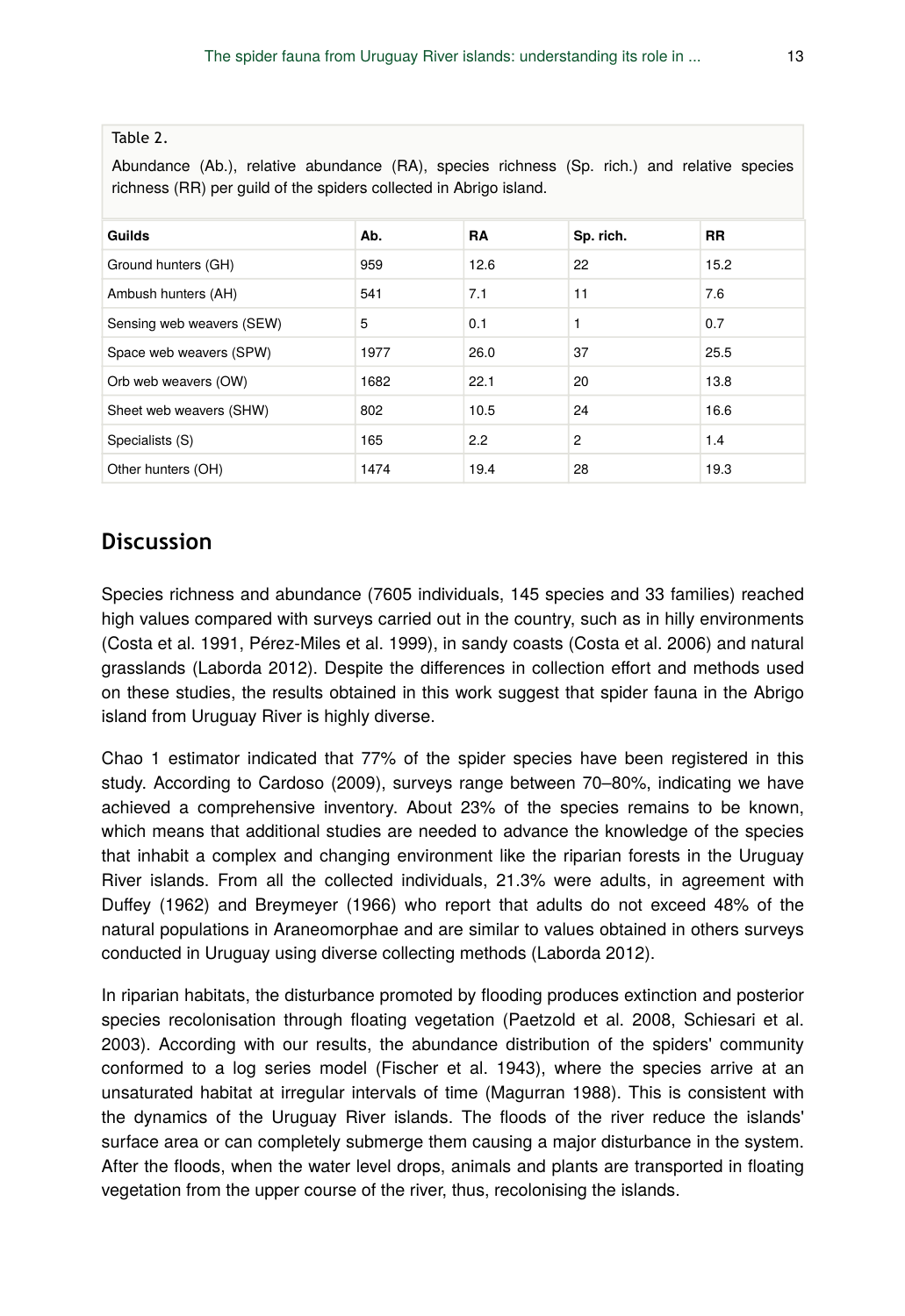The infra-order Mygalomorphae was not recorded in the present study. This can be explained by the recent sedimentary origin of the island Abrigo (DINAMA 2014) and, considering the limited dispersion capacity of most species of tarantulas (Ferretti et al. 2010, Satler et al. 2013), it is possible that these recent and changing environments are difficult to colonise by this group. At the most southerly point, on Martín García Island, there are records of Mygalomorphae (Ferretti et al. 2010); however, it is a much older island with a different origin, related to continental geological formations. Another explanation is related to the incidence of the water level increase. Periodical floods of the river do not affect Martin Garcia Island because its surface rises around 27 m a.s.l., but flooding partially or totally covers the surface of the Abrigo Island which is only 3-5 m a.s.l. (DINAMA 2014).

The families Anyphaenidae, Araneidae, Linyphiidae, Lycosidae, Salticidae, Theridiidae and Thomisidae reached high values of species richness and abundance. These families constitute extremely diverse and widely spread groups in the world (WSC 2018). Furthermore, this result agrees with other studies performed in the country (Costa et al. 2006, Laborda 2012). An unidentified small Theridiidae was the most abundant species, collected in pitfalls and ground samples of G-Vac, thus indicating a ground-level habitat. The fourth and fifth species in abundance were also present at ground-level: *Lobizon humilis* and Hahniidae sp.1, which shows the importance of the low strata in the abundance of spiders in these environments. The second and third species in abundance, *Aysha* sp.1 and *Eustala photographica*, are a foliage hunter and an orb weaver, respectively, that use the abundant and complex vegetation for hunting and to construct their webs.

The fifteen new species records for Uruguay indicate a great diversity of these environments and the knowledge gaps that exist in the distribution of spider species. *Agalenocosa pirity* and *Lobizon corondaensis* are small-sized wolf spiders, associated with wetlands and flood forest environments (Piacentini 2014, Piacentini and Grismado 2009). *Architis capricorna* is also an inhabitant of the forest floor in semi-aquatic habits, always associated with watercourses (Santos 2007, Santos and Nogueira 2008). Very little is known about the natural history of *Cotinusa trifasciata*. In this study, this species was collected with G-Vac in the tree foliage in spring and summer. *Synemosyna aurantiaca* is a mimetic species with an ants' appearance and behaviour of the genus *Pseudomynnex*, which build their nests in the vegetation (Galiano 1966). *Cryptachaea altiventer* and *Cryptachaea bellula* are space web weaver's spiders that inhabit the foliage of riparian forest trees; in particular, these two species have been reported in Argentina for similar environments, close to the study area/site (Grismado et al. 2011). *Scolecura parilis* and *Sphecozone venialis* are species that construct small sheet webs near the ground and were collected with pitfall traps and G-Vac on soil. These species have been recorded for tropical and subtropical environments in southern Brazil and northern Argentina (Grismado et al. 2011, Miller 2007). Another new record from the Linyphiidae family is *Dubiaranea difficilis*, which builds sheet webs amongst herbaceous vegetation a few centimetres above the soil, this species having been registered for mountain forests and rainforests in Argentina (Rubio et al. 2010). *Leucauge volupis* builds horizontal orb webs in the lower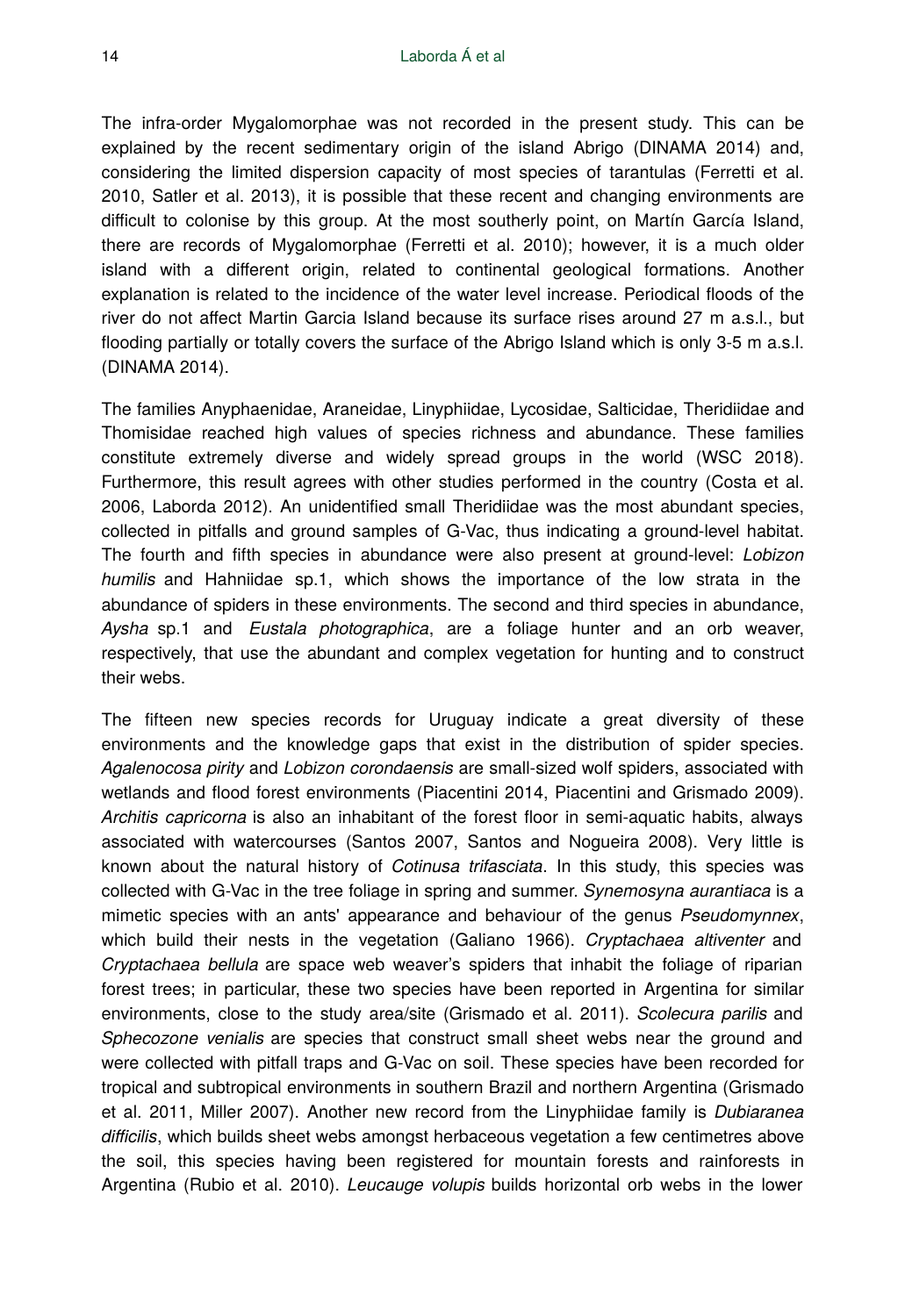strata of the forest and has been reported from southern Brazil (Buckup et al. 2010, Ott et al. 2007). Nothing is known about *Mimetus melanoleucus* natural history also recorded from southern Brazil and northern Argentina (Grismado et al. 2011, Mello-Leitão 1929). As the family is generally characterised for preying exclusively on other spiders, especially on weaver spiders (Foelix 2011), it is therefore expected to find these mimetid spiders in this type of wooded environment, due to the great abundance of potential preys. *Otoniela quadrivittata* was collected in the foliage along with other species of Anyphaenidae, its distribution being very wide, from Venezuela to Argentina (Brescovit 1997). *Uloborus elongatus*, a cribellate orb weaver, was reported for Iguazu Falls in the province of Misiones, a tropical environment of northern Argentina (Opell 1982). Within the Oonopidae, a new record is *Xiombarg plaumanni*, known from southern Brazil and northern Argentina (Misiones) (Grismado and Izquierdo 2014). There is no previous data about the natural history of this species; in our study, it was found in the foliage, in low branches of trees and shrubs and was collected with G-Vac in spring and summer.

The four weaver spider guilds registered (SEW, SPW, OW and SHW) represent the 59% of the individuals collected. The structural complexity of the environment, a mixed forest with several strata, provides numerous physical spaces in which different species construct their webs (Jiménez-Valverde and Lobo 2007, Rubio and Moreno 2010, Scheidler 1990). Space web weavers, mainly represented by Theridiidae, occupy all strata due to their great diversity of forms and habits (Agnarsson 2004). The sensing web weavers, represented only by *Ariadna mollis*, was found in tube webs inside hollow dry branches that are still attached to the trees.

Other guilds registered were the GH and OH, represented by species which do not construct webs to hunt. They are also spatially separated, GH occupying the lower stratum and OH the high strata of vegetation. GH included mostly small species of *Agalenocosa* and *Lobizon* (Lycosidae). These species use the low stratum of the forest and have been reported inhabiting semi-aquatic vegetation in wetland environments and hygrophilous forests (Piacentini and Grismado 2009, Piacentini 2014). This fact agrees with the study area environment, where is regularly flooded. In OH, the majority of families were Anyphaenidae and Salticidae, most of its species are active and fast hunters, inhabit preferably the arboreal foliage and are abundant and diverse in most ecosystems (Jackson and Pollard 1996, Ramírez 2003).

This differential use of the strata is consistent with the significant differences observed in the abundances of the guilds obtained by comparing the collecting methods. It alsoshows the importance of using different sampling techniques to study the spider community, because each method allows us to know a different portion of the community (Coddington et al. 1990).

Specimens of uncommon families such as Dictynidae, Oonopidae, Deinopidae and Senoculidae were registered for the country. Dictynidae was represented in this study by an undetermined species of *Dictyna*. This family has been little studied in the region (WSC 2018) and, in Uruguay, there is only an old record for *Dictyna similis* (Keyserling, 1878). Oonopidae was represented by numerous specimens of several species, including two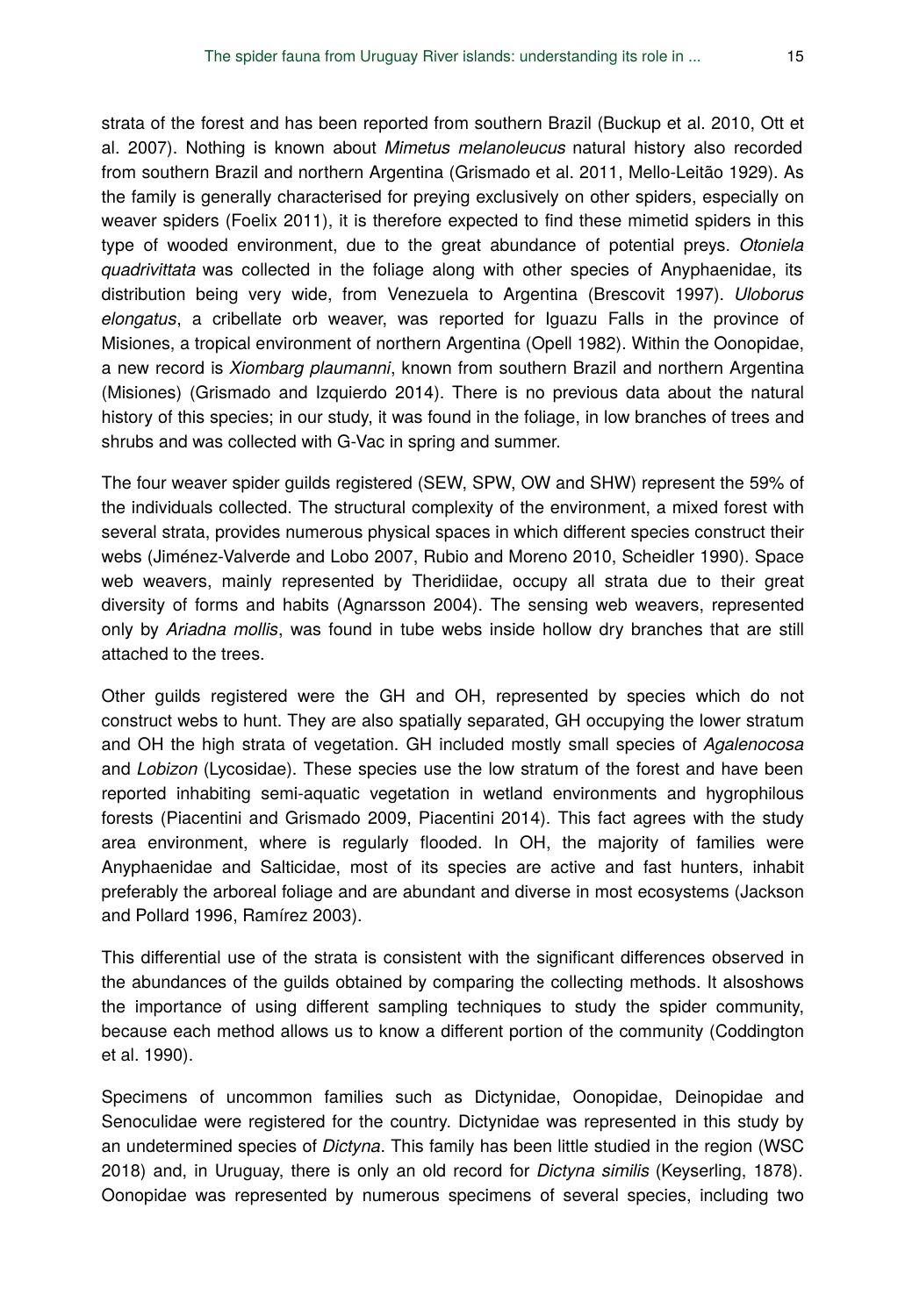recently described: *Neotrops lorenae* and *Neotrops sciosciae* (Grismado and Ramírez 2013) and a new record for the country, *Xiombarg plaumanni*. Since this family is being reviewed worldwide, it is extremely important to have representatives in the arachnological collections (The Goblin Spider PBI 2016).

Deinopidae was cited for the country from specimens of *Deinopis amica* collected in the present study (Laborda et al. 2012). Previous records of this species (Schiapelli and Gerschman 1957) link it to the subtropical forests of the northern basin of the Uruguay River. Recently, this species was found at riverside forests in northern Uruguay (manuscript in prep.), which would indicate the existence of a continuous distribution of this species along the Uruguay River. The same scenario is observed in Senoculidae, a family registered for the first time for Uruguay in this study and represented only by juveniles. These two families seem to be closely linked to forests with subtropical characteristics. The same distribution pattern of *D. amica*, associated with the riparian forests of Uruguay River course, is observed for other recorded species such as *Uloborus elongatus, Neotrops sciosciae* and *Mesabolivar uruguayensis*. These findings reinforce the connection role of the river in a biogeographic crossroad (Simó et al. 2014).

The species *Ancylometes concolor* (Perty, 1833) was registered for the study site by a collection record (1 $\sigma$ , FCE Ar-4600). Its presence is additional evidence in favour of the biological corridor hypothesis. The known distribution of the species is: Paraguay, northern Argentina and southern Brazil (Höfer and Brescovit 2000). In Uruguay, it was recorded for northern localities in the Uruguay River, such as Isla Zapallo (30°29'18.68"S; 57° 51'41.26"W) (Pérez-Miles 1988, 2 immatures, FCE Ar-1185, misidentified as *Phoneutria* sp.), Meseta de Artigas (31°38'49.78"S; 57°59'48.41"W, 1♂, FCE Ar-7255) or in Esteros de Farrapos National Park (32°40'20.42"S; 58°8'14.67"W, 1♀, FCE Ar-4817). This species is the southernmost representative of the genus which expands its distribution range to the south by the lower course of Paraná and Uruguay rivers (Höfer and Brescovit 2000), through the biological corridor constituted by the riparian forests.

Some recorded species such as *Deinopis amica, Architis capricorna* and *Xiombarg plaumanni* represent the southernmost record for the species. This indicates a limit in the species distribution and a transition between biogeographical regions.

These scenarios occur in others islands of the Uruguay River, for example the record of immature individuals of *Phoneutria* sp. in Pérez-Miles (1988) (probably *Phoneutria nigriventer* (Keyserling 1891)), being the southernmost record in a natural environment for the species. It was also recorded in southern urban localities, such as Montevideo and Buenos Aires, but only by accidental transport in international banana cargo (Simó and Brescovit 2001).

The existence of biological corridors for the spider fauna has already been indicated in the region. Simó et al. (2015) proposed that the truncated hills from northern Uruguay are related with the Aracucaria Forest from southern Brazil, based on the presence of some species in common. This suggestion is supported by geological evidence which indicates an environmental continuity in the past (Perea et al. 2008).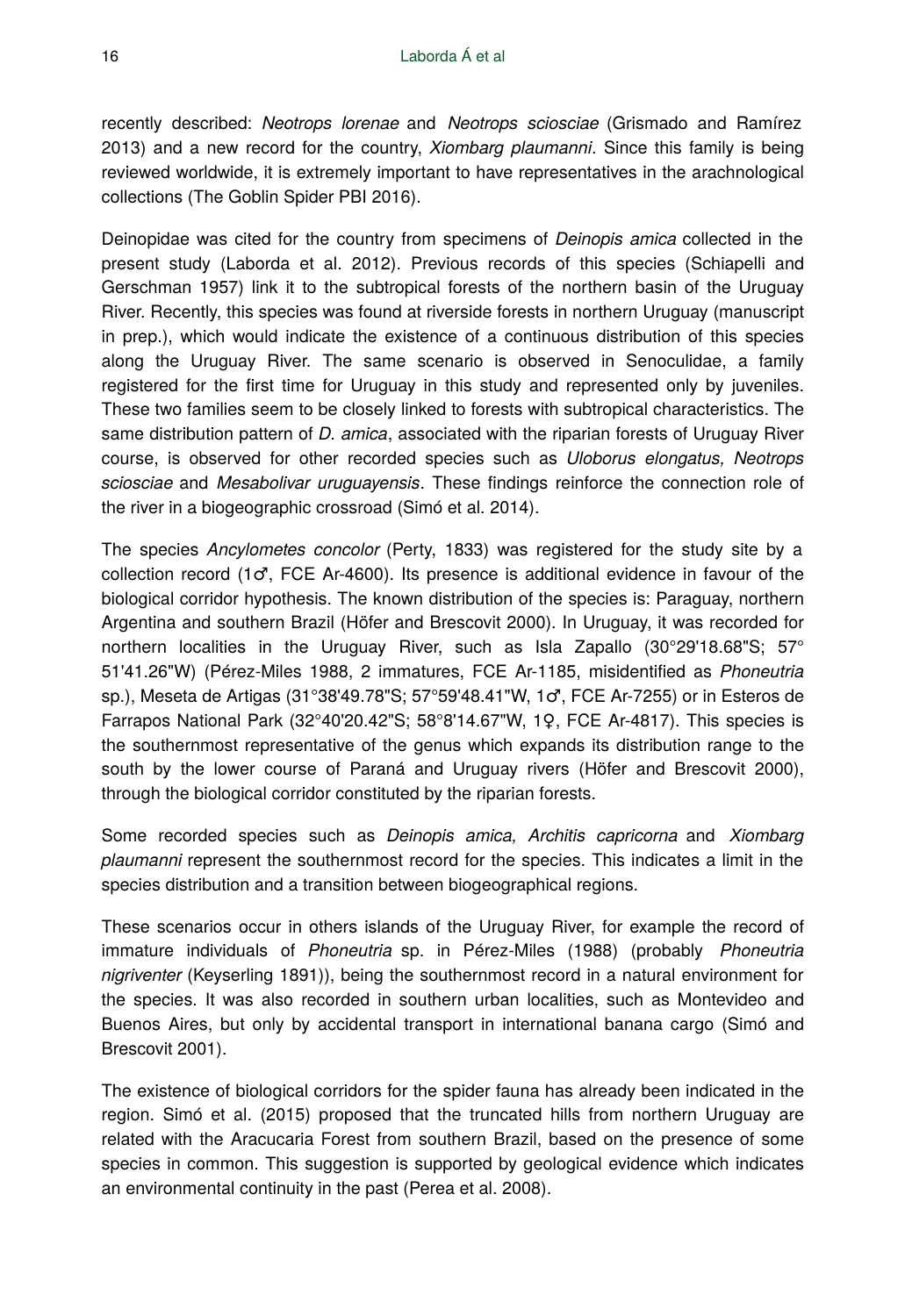Grela (2004) analysed the floristic geography of tree species of Uruguay and proposed the delimitation of two different dendroflora regions: Western and Oriental. This author recognised in the Western dendroflora a mixed composition with the presence of arboreal species from Paraná and Chaco provinces, being Paraná species that occupy the margins of the Uruguay River and its tributaries. Therefore, the continuous species distribution of the riparian forest is due to the contribution of tropical species from Paraná, which reach the forests of the islands and riverbanks along the Uruguay River. Subsequently, Gutiérrez et al. (2015) identified and delimited the main conservation corridors of Uruguay, establishing them as national connectors to the so-called Uruguay River Valley, based on ecological links at the regional level and trees and birds distribution (Nores et al. 2005, Sganga et al. 1984). To this evidence should be added others, such as those reported by Simó et al. (2014) for harvestmen, in particular the species *Discocyrtus prospicuus* Holmberg, 1876 that is distributed along the riparian forest corridor along the river, according with a Paranaense influence. The authors conclude that the distribution of the opiliofauna is coincident with the distribution of dendroflora proposed by Grela (2004) with the convergence of Pampean and Paranaense biotas.

Therefore, there is an important set of evidence that indicates that the Uruguay River and its associated environments constitute a corridor of fauna and flora, where components of the subtropical biota extend their distribution ranges towards more southern latitudes and temperate climates.

The riparian insular and continental forests, associated with the Uruguay River are considered a priority for conservation (Brazeiro et al. 2015); however, only the implementation of protected areas is not enough to mitigate the loss of biodiversity. It is necessary to change the conservation approach to a larger scale in order to preserve the connection between the areas chosen to be protected (Beier and Noss 1998, Bennett 1999) and even more when the insular and continental riparian forests of Uruguay River along its course, are situated in areas of international limits. Today, only part of the Uruguayan islands is included in protected areas: National Park Esteros de Farrapos and the Uruguay River islands (DINAMA 2014), but others from the upper course of the river remain without official protection. Therefore, as an input for the management and conservation of these areas, it is essential to know the biodiversity they harbour, as well as their dynamics and the flow of biota that exists between them. Our study provides information on the diversity of insular spider fauna from the Uruguay River but other questions need to be answered: How does the taxonomic composition change throughout the river? How is the araneofauna flow across the river? How do periodic floods of the river influence the spider community? Future studies will be necessary to enlarge the knowledge and conservation of the biological linkages in this large river ecosystem.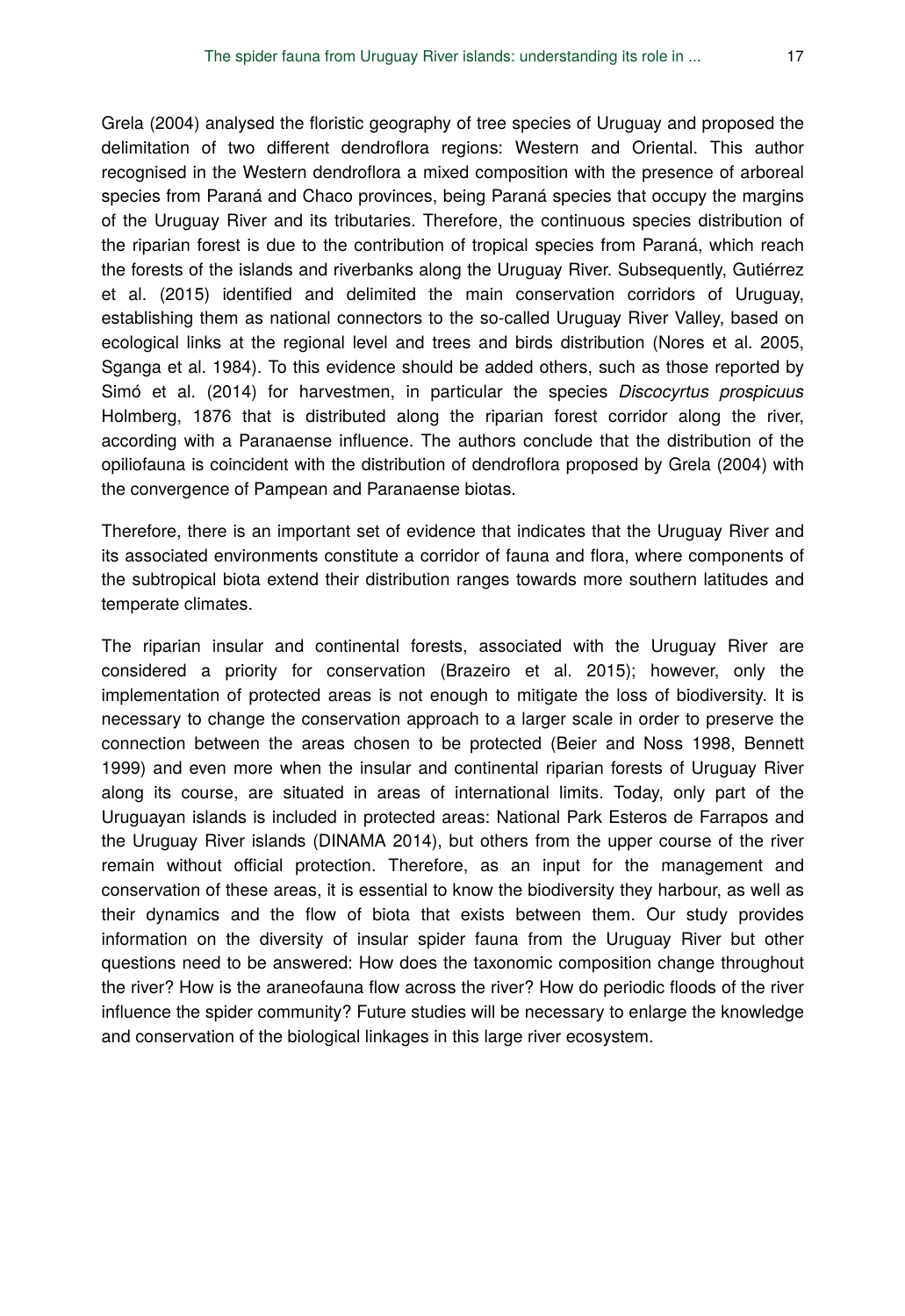## **Acknowledgements**

We are indebted to Laboratorio Tecnológico del Uruguay (LATU) for the economic and logistic support given for this study. We thank Fernando Costa for his help in fieldwork and Marcelo Bado and José Linales for their assistance in the trips to the study area. We thank Emilie Akkermans for her review of the use of English and Pablo Bobadilla for his help with the statistical analysis. Also thanks to Jeremy Miller, Diana Silva Dávila and an anonymous reviewer for providing comments and valuable suggestions to the manuscript.

## **Hosting institution**

Sección Entomología, Facultad de Ciencias, Universidad de la República. Iguá 4225. CP 11400. Montevideo. Uruguay.

## **Author contributions**

The paper was originally conceived by AL and MS. The study was designed by GU and FPM. LMO, FPM, GU, AL and MS carried out the fieldwork. LMO and AL identified the exemplars and performed the curatorial work. AL, MS and analysed the data. AL and MS wrote the final version of the manuscript. All authors read and approved the final manuscript.

## **Conflicts of interest**

The authors declare no conflicts of interest

## **References**

- Agnarsson I (2004) Morphological phylogeny of cobweb spiders and their relatives (Araneae, Araneoidea, Theridiidae). Zoological Journal of the Linnean Society 141: 447‑626. <https://doi.org/10.1111/j.1096-3642.2004.00120.x>
- Beier P, Noss RF (1998) Do habitat corridors provide connectivity? Conservation Biology 12: 1241-1252. <https://doi.org/10.1046/j.1523-1739.1998.98036.x>
- Bennett AF (1999) Linkages in the landscape: the role of corridors and connectivity in wildlife conservation. Gland, Cambridge.
- Brazeiro A, Soutullo A, Bartesaghi L (2015) Identificación de prioridades de conservación dentro de las eco-regiones de Uruguay. In: Brazeiro A (Ed.) Ecoregiones de Uruguay: Biodiversidad, presiones y conservación. Aportes a la Estrategia Nacional de Biodiversidad. Facultad de Ciencias, CIEDUR, VS-Uruguay, SZU, Montevideo, 122 pp.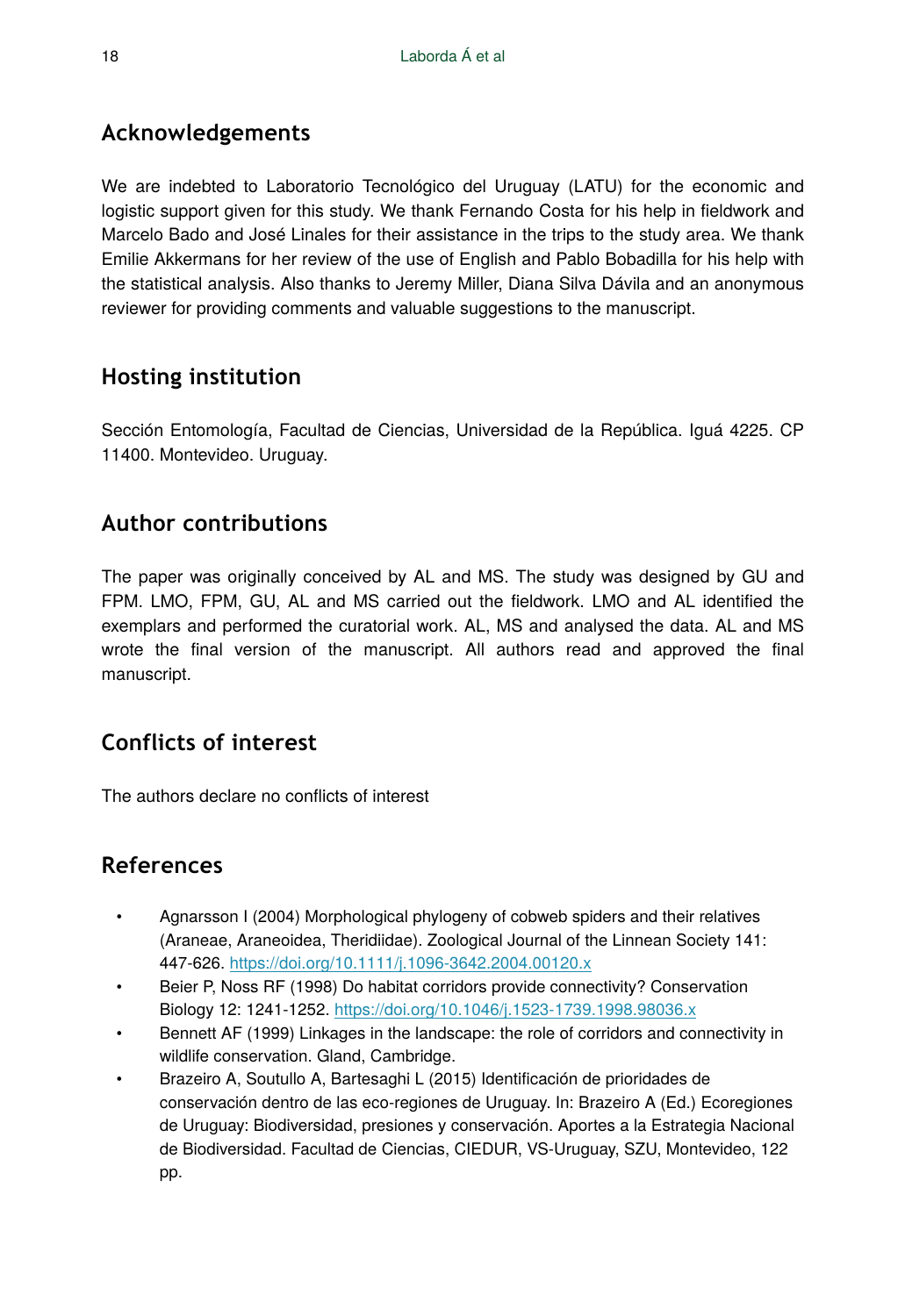- Brescovit AD (1997) Revisão de Anyphaeninae Bertkau a nivel de gêneros na região Neotropical (Araneae, Anyphaenidae). Revista Brasileira de Zoologia 13: 1-187. [https://](https://doi.org/10.1590/S0101-81751996000500001) [doi.org/10.1590/S0101-81751996000500001](https://doi.org/10.1590/S0101-81751996000500001)
- Breymeyer A (1966) Relations between wandering spiders and other epigeic predatory. Arthropoda Ekologia Polska 14: 7‑27.
- Brussa CA, Grela I (2007) Flora Arbórea del Uruguay. Con énfasis en las especies de Rivera y Tacuarembó. COFUSA, Montevideo, 544 pp.
- Buckup EH, Marques MA, Rodrigues EN, Ott R (2010) Lista das espécies de aranhas (Arachnida, Araneae) do estado do Rio Grande do Sul, Brasil. Iheringia. Série Zoologia 100: 438‑518.
- Cardoso P (2009) Standardization and optimization of arthropod inventories: the case of Iberian spiders. Biodiversity and Conservation 18: 3949‑3962. [https://doi.org/10.1007/](https://doi.org/10.1007/s10531-009-9690-7) [s10531-009-9690-7](https://doi.org/10.1007/s10531-009-9690-7)
- Cardoso P, Pekár S, Jocqué R, Coddington JA (2011) Global patterns of guild composition and functional diversity of spiders. PLoS ONE 6: e21710. [https://](https://doi.org/10.1371/journal.pone.0021710) [doi.org/10.1371/journal.pone.0021710](https://doi.org/10.1371/journal.pone.0021710)
- CARU (2014) Comisión Administradora del Río Uruguay. El Río Uruguay en cifras. <http://www.caru.org.uy>. Accessed on: 2016-8-12.
- Christie MR, Knowles LL (2015) Habitat corridors facilitate genetic resilience irrespective of species dispersal abilities or population sizes. Evolutionary Applications 8: 454‑463. URL: <https://doi.org/10.1111/eva.12255>
- Coddington JA, Griswold CE, Dávila DS, Peñaranda E, Larcher SF (1990) Designing and testing sampling protocols to estimate biodiversity in tropical ecosystems The Unity of Evolutionary Biology. Proc. Fourth Intern. Congress of Systematic and Evolutionary Biology. In: Dudley EC (Ed.) The Unity of Evolutionary Biology. Proc. Fourth Intern. Congress of Systematic and Evolutionary Biology. 1. Dioscorides Press, Portland.
- Coddington JA, Levi HW (1991) Systematics and evolution of spiders. Annual Review of Ecology and Systematics 22: 565‑592. [https://doi.org/10.1146/](https://doi.org/10.1146/annurev.es.22.110191.003025) [annurev.es.22.110191.003025](https://doi.org/10.1146/annurev.es.22.110191.003025)
- Coddington JA, Young LH, Coyle FA (1996) Estimating spider species richness in a southern Appalachian Cove hardwood forest. Journal of Arachnology 24: 111‑128.
- Colwell RK (2006) EstimateS: Statistical estimation of species richness and shared species from samples. 7.5.2. URL: <http://purl.oclc.org/estimates>
- Costa FG, Pérez-Miles F, Gudynas E, Prandi L, Capocasale RM (1991) Ecología de los arácnidos criptozoicos, excepto ácaros, de la Sierra de las Animas (Uruguay). Aracnología 13–15: 1‑41.
- Costa FG, Simó M, Aisenberg A (2006) Composición y ecología de la fauna epígea de Marindia (Canelones, Uruguay), con especial énfasis en las arañas: un estudio de dos años con trampas de intercepción. In: Menafra R, Rodríguez-Gallego L, Scarabino F, Conde D (Eds) Bases para la conservación y el manejo de la costa uruguaya. Vida Silvestre, Montevideo, 668 pp.
- Cushman SA, Schwartz MK, Hayden J, McKelvey K (2006) Gene flow in complex landscapes: confronting models with data. American Naturalist 168: 486-499. [https://](https://doi.org/10.1086/506976) [doi.org/10.1086/506976](https://doi.org/10.1086/506976)
- Derraik JGB, Closs GP, Dickinson KJM, Sirvid P, Barratt BIP, Patrick BH (2002) Arthropod morphospecies versus taxonomic species: a case study with Araneae,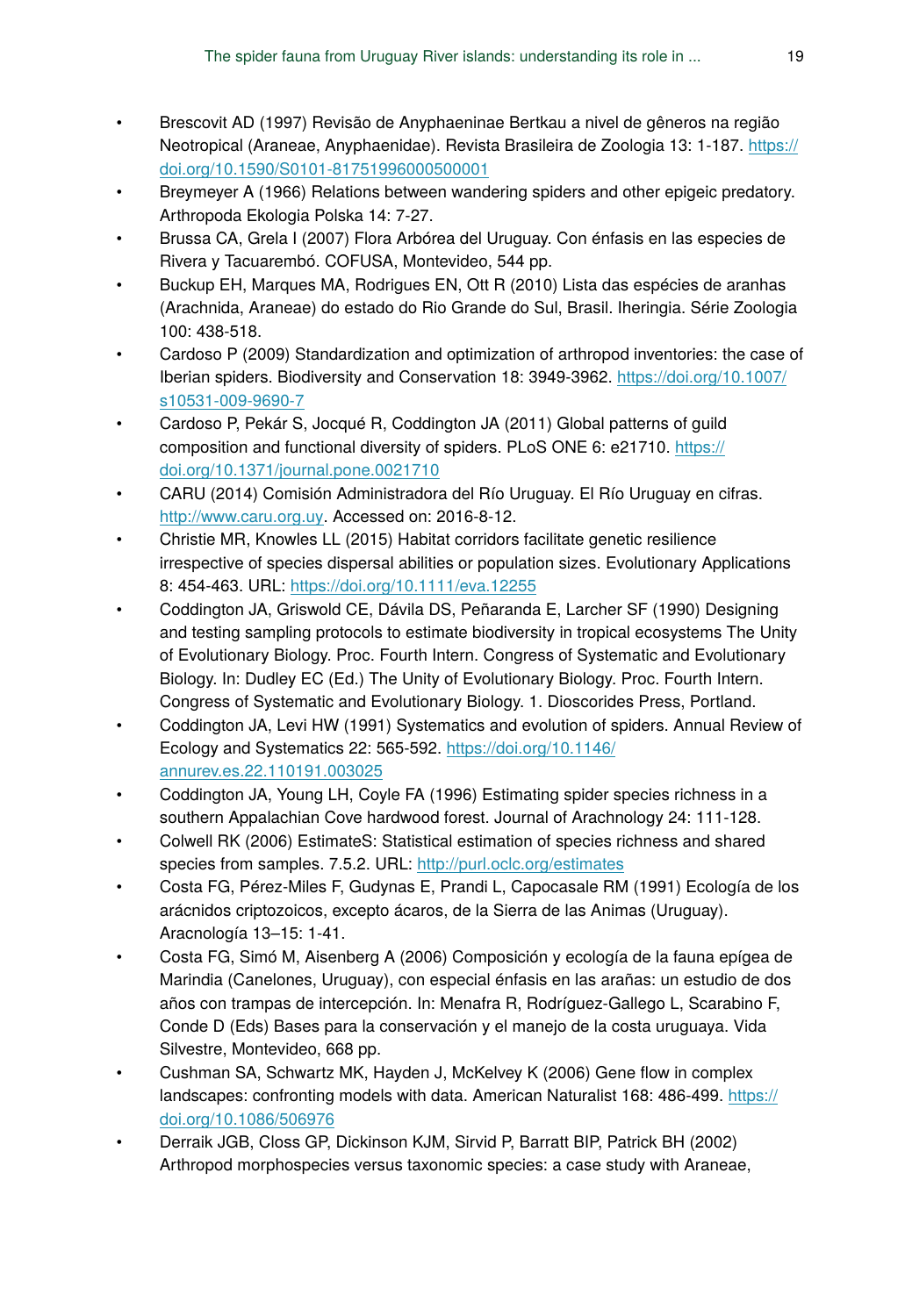Coleoptera and Lepidoptera . Conservation Biology 16: 1015‑1023. [https://](https://doi.org/10.1046/j.1523-1739.2002.00358.x) [doi.org/10.1046/j.1523-1739.2002.00358.x](https://doi.org/10.1046/j.1523-1739.2002.00358.x)

- DINAMA (2014) Plan de Manejo del Parque Nacional Esteros de Farrapos e Islas del Río Uruguay. [http://www.mvotma.gub.uy/images/](http://www.mvotma.gub.uy/images/plandemanejopnefiru_2014_aprobado.pdf)
- plandemanejopnefi[ru\\_2014\\_aprobado.pdf](http://www.mvotma.gub.uy/images/plandemanejopnefiru_2014_aprobado.pdf). Accessed on: 2016-8-12.
- Duffey E (1962) A population study of spiders in limestone grassland, the fiel-layer fauna. Oikos 13: 15‑34.<https://doi.org/10.2307/3565061>
- Evans DM, Levey DJ, Tewsbury JJ (2013) Landscape corridors promote long-distance seed dispersal by birds during winter but not during summer at an experimentally fragmented restoration site. Ecological Restoration 31 (1): 23-30. [https://](https://doi.org/10.3368/er.31.1.23) [doi.org/10.3368/er.31.1.23](https://doi.org/10.3368/er.31.1.23)
- Fahrig L (2003) Effects of habitat fragmentation on biodiversity. Annual Review of Ecology, Evolution and Systematics 34: 487‑515. [https://doi.org/10.1146/](https://doi.org/10.1146/annurev.ecolsys.34.011802.132419) [annurev.ecolsys.34.011802.132419](https://doi.org/10.1146/annurev.ecolsys.34.011802.132419)
- Ferretti N, Pérez-Miles F, González A (2010) Mygalomorph spiders of the Natural and Historical Reserve of Martín García Island, Río de la Plata River, Argentina. Zoological Studies 49: 481‑491.
- Ferris R, Peace AJ, Humphrey JW, Broome AC (2000) Relationships between vegetation, site type and stand structure in coniferous plantations in Britain. Forest Ecology and Management 136: 35‑51. [https://doi.org/10.1016/S0378-1127\(99\)00268-6](https://doi.org/10.1016/S0378-1127(99)00268-6)
- Fischer RA, Cobert S, Williams B (1943) The relation between the number of species and the number of individuals in a random sample of an animal population. Journal of Animal Ecology 12: 42‑58.
- Foelix R (2011) Biology of spiders. Oxford University Press, Oxford, 419 pp.
- Galiano ME (1966) Salticidae (Araneae) formiciformes V. Revisión del género *Synemosyna* Hentz, 1846. Revista del Museo Argentino de Ciencias Naturales Bernardino Rivadavia (Ent.) 1: 339‑380.
- Grela I (2004) Geografía florística de las especies arbóreas de Uruguay: propuesta para la delimitación de dendrofloras. PEDECIBA Biología, Universidad de la República, Montevideo, 103 pp.
- Grismado CJ, Crudele I, Damer L, López N, Olejnik N, Trivero S (2011) Comunidades de arañas de la Reserva Natural Otamendi, Provincia de Buenos Aires. Composición taxonómica y riqueza específica. Biologica 14: 7‑48.
- Grismado CJ, Ramírez JM (2013) The New World goblin spiders of the new genus *Neotrops* (Araneae: Oonopidae). Part 1. Bulletin of the American Museum of Natural History 383: 1-150.<https://doi.org/10.1206/819.1>
- Grismado CJ, Izquierdo MA (2014) Dysderoidea. In: Roig-Juñent S, Claps LE, Morrone JJ (Eds) Biodiversidad de Artrópodos Argentinos. Vol. 3. INSUE-UNT, San Miguel de Tucumán, 546 pp.
- Grismado CJ, Ramírez MJ, Izquierdo MA (2014) Araneae: Taxonomía, diversidad y clave de identificación de familias de la Argentina. In: Roig-Juñent S, Claps LE, Morrone JJ (Eds) Biodiversidad de Artrópodos Argentinos. Vol. 3. INSUE-UNT, San Miguel de Tucumán, 546 pp.
- Gutiérrez O, Panario D, Achkar M, Bartesaghi L, Brazeiro A (2015) Identificación y delimitación de corredores de conservación. In: Brazeiro A (Ed.) Ecoregiones de Uruguay: Biodiversidad, presiones y conservación. Aportes a la Estrategia Nacional de Biodiversidad. Facultad de Ciencias, CIEDUR, VS-Uruguay, SZU, Montevideo, 122 pp.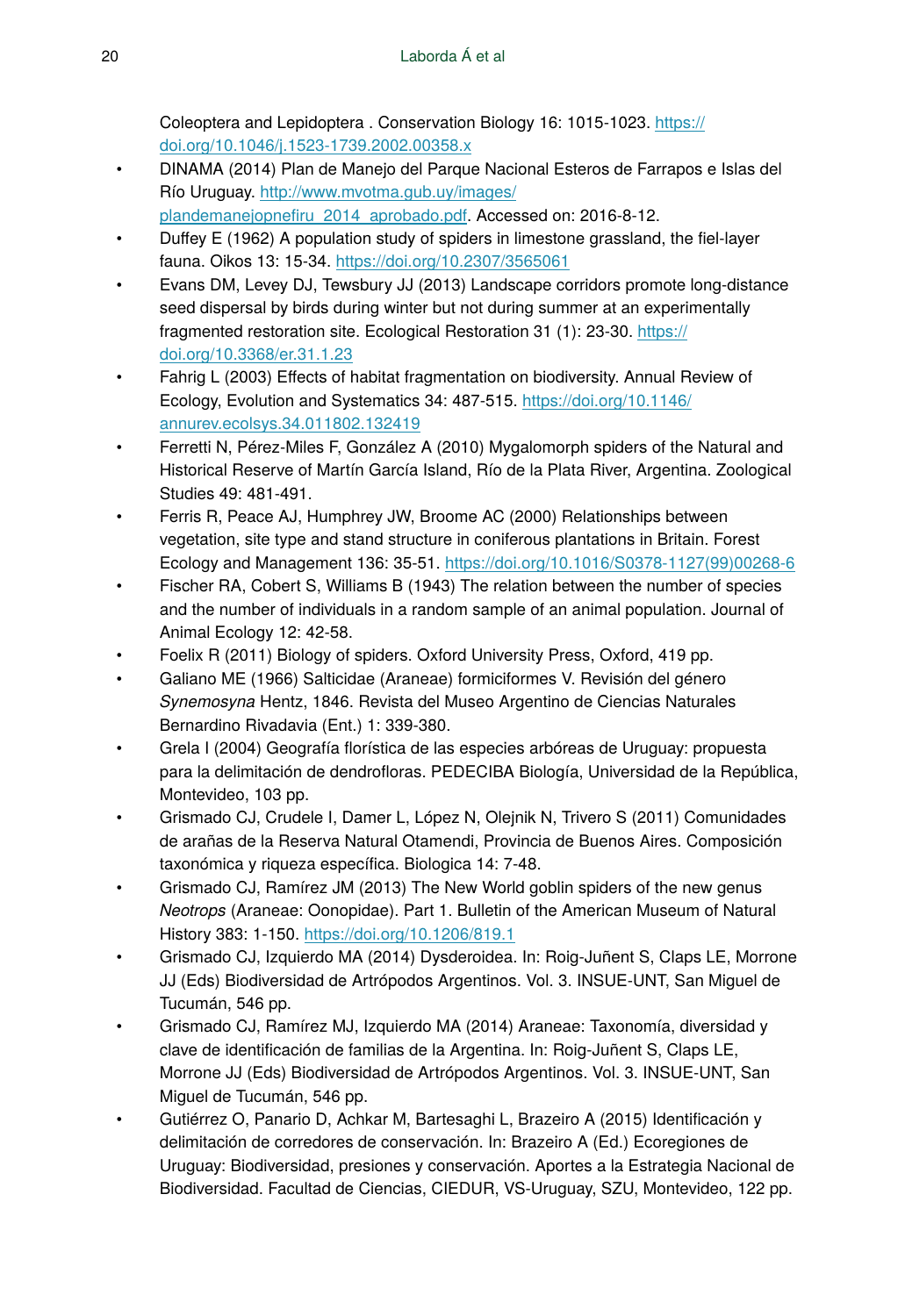- Hammer Ø, Harper DA, Ryan PD (2001) PAST. Paleontological statistics software package for education and data analysis. Palaeontologia Electronica 4 (1): 1‑9.
- Heller NE, Zavaleta EA (2009) Biodiversity management in the face of climate change: a review of 22 years of recommendations. Biological Conservation 142: 14-32. [https://](https://doi.org/10.1016/j.biocon.2008.10.006) [doi.org/10.1016/j.biocon.2008.10.006](https://doi.org/10.1016/j.biocon.2008.10.006)
- Höfer H, Brescovit AD (2000) A revision of the Neotropical spider genus *Ancylometes* Bertkau (Araneae: Pisauridae). Insect Systematics and Evolution 31: 323-360. [https://](https://doi.org/10.1163/187631200X00075) [doi.org/10.1163/187631200X00075](https://doi.org/10.1163/187631200X00075)
- Jackson RR, Pollard SD (1996) Predatory behavior of jumping spiders. Annual Review of Entomology 41: 287‑308. <https://doi.org/10.1146/annurev.en.41.010196.001443>
- Jiménez-Valverde A, Lobo MJ (2007) Determinants of local spider (Araneidae and Thomisidae) species richness on a regional scale: climate and altitude vs. habitat structure. Ecological Entomology 32: 113-122. [https://doi.org/10.1111/](https://doi.org/10.1111/j.1365-2311.2006.00848.x) [j.1365-2311.2006.00848.x](https://doi.org/10.1111/j.1365-2311.2006.00848.x)
- Kormann U, Scherber C, Tscharntke T, Klein N, Larbig M, Valente JJ, Hadley AS, Betts MG (2016) Corridors restore animal-mediated pollination in fragmented tropical forest landscapes. Proceedings of the Royal Society B: Biological Sciences 283 (20152347): . <https://doi.org/10.1098/rspb.2015.2347>
- Laborda Á (2012) Análisis comparativo de la araneofauna de campo natural sobre basalto bajo diferentes manejos ganaderos. Universidad de la República, Montevideo, 26 pp.
- Laborda Á, Oca L, Useta G, Pérez-Miles F, Simó M (2012) Araneae, Deinopidae, Deinopis amica Schiapelli and Gerschman, 1957: First record for Uruguay and distribution map. Check List 8: 1301-1302.<https://doi.org/10.15560/8.6.1301>
- Lawrence KL, Wise HD (2000) Spider predation on forest floor Collembola and evidence for indirect effects on decomposition. Pedobiologia 44: 33-39. [https://](https://doi.org/10.1078/S0031-4056(04)70026-8) [doi.org/10.1078/S0031-4056\(04\)70026-8](https://doi.org/10.1078/S0031-4056(04)70026-8)
- MacClintock L, Whitcomb RF, Whitcomb LB (1977) II. Evidence for the value of corridors and minimization of isolation in preservation of biotic diversity. American Birds 31: 6‑12.
- Machado ÉO, Laborda Á, Simó M, Brescovit DA (2013) Contributions to the taxonomy and distribution of the genus *Mesabolivar* in southern South America (Araneae: Pholcidae). Zootaxa 3682: 401‑411. <https://doi.org/10.11646/zootaxa.3682.3.1>
- Magurran AE (1988) Ecological diversity and its measurement. Princeton University Press, Princeton, 179 pp.
- Mello AL, Gau F, Guida S, Pezzolano Ó, Ramos G, V. S (2008) Aportes hacia la creación de un área natural protegida y un parque lineal en la zona de Franquía, Bella Unión. Pasantía Tecnicatura en Gestión de Recursos Naturales y Desarrollo Sustentable. [http://tecrenat.fcien.edu.uy/Informe%20Grupal\\_Pasantias%20Bella%](http://tecrenat.fcien.edu.uy/Informe%20Grupal_Pasantias%20Bella%20Union.pdf) [20Union.pdf.](http://tecrenat.fcien.edu.uy/Informe%20Grupal_Pasantias%20Bella%20Union.pdf) Accessed on: 2016-8-12.
- Mello-Leitão CF (1929) Mimetideos do Brasil. Revista do Museu Paulista 16: 537‑568.
- Merriam G (1984) Proceedings of the first international seminar on methodology in landscape ecological resources and planning. Connectivity: a fundamental ecological characteristic of landscape pattern, Denmark. International Association for Landscape **Ecology**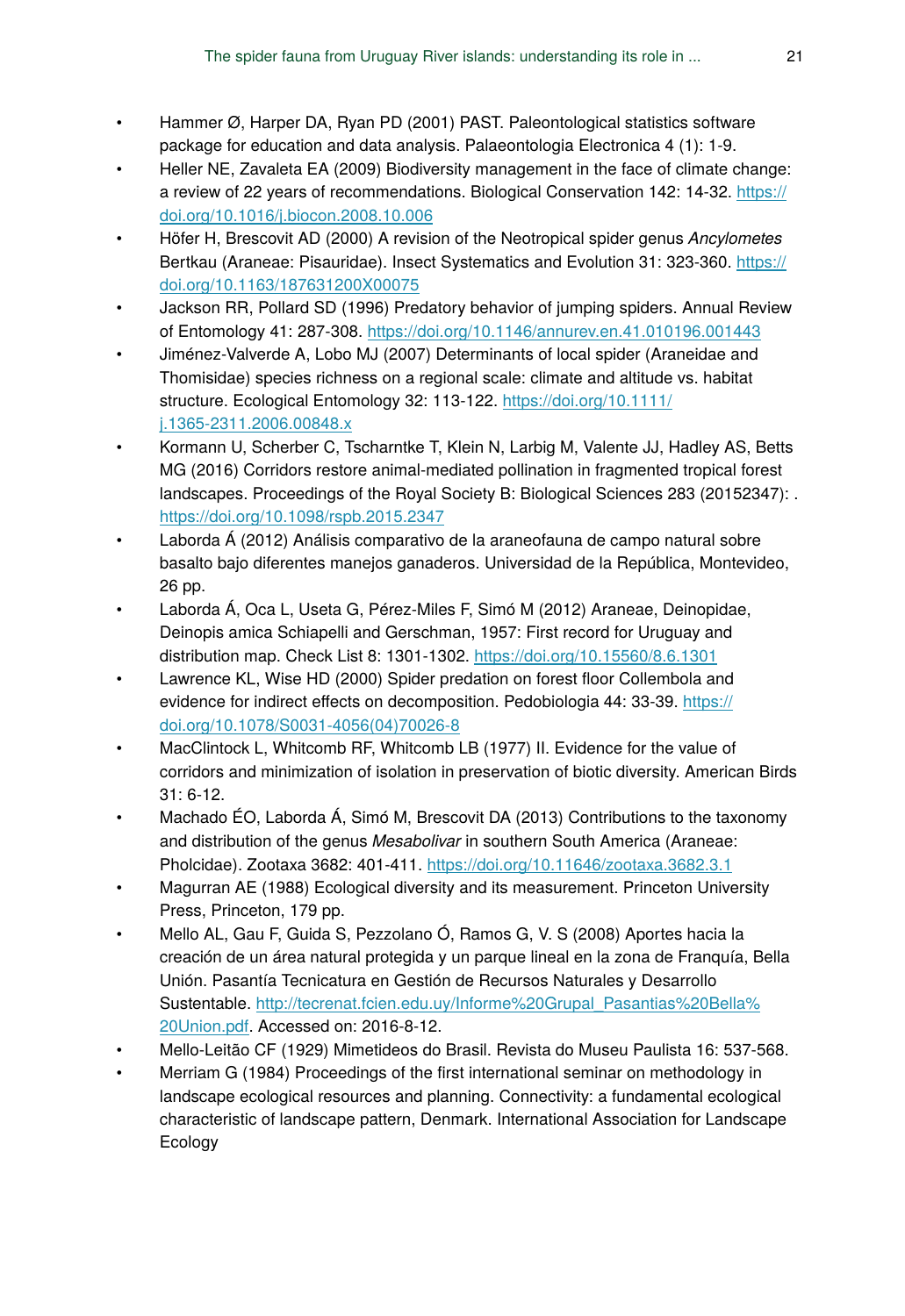- Miller JA (2007) Review of Erigonine spider genera in the Neotropics (Araneae: Linyphiidae, Erigoninae). Zoological Journal of the Linnean Society 149: 1-263. [https://](https://doi.org/10.1111/j.1096-3642.2007.00233.x) [doi.org/10.1111/j.1096-3642.2007.00233.x](https://doi.org/10.1111/j.1096-3642.2007.00233.x)
- Morrone JJ (2017) Neotropical Biogeography. Regionalization and Evolution. Taylor and Francis Group, Boca Ratón, 282 pp.
- Nores M, Cerana MM, Serra DA (2005) Dispersal of forest birds and trees along the Uruguay River in southern South America. Diversity and Distributions 11: 205‑2017. <https://doi.org/10.1111/j.1366-9516.2005.00141.x>
- Oliver I, Beattie AJ (1996) Invertebrate morphospecies as surrogates for species: a case study. Conservation Biology 10: 99-109. [https://doi.org/10.1046/](https://doi.org/10.1046/j.1523-1739.1996.10010099.x) [j.1523-1739.1996.10010099.x](https://doi.org/10.1046/j.1523-1739.1996.10010099.x)
- Opell BD (1982) A new *Uloborus* Latreille species from Argentina (Arachnida: Araneae: Uloboridae). Proceedings of the Biological Society of Washington 95: 554‑556.
- Ott AP, Ott R, Wolff VR (2007) Araneofauna de pomares de laranja Valência nos Vales do Caí e Taquari, Rio Grande do Sul, Brasil. Iheringia. Série Zoologia 97: 321‑327. <https://doi.org/10.1590/S0073-47212007000300017>
- Paetzold A, Yoshimura C, Tockner K (2008) Riparian arthropod responses to flow regulation andriver channelization. Journal of Applied Ecology 45: 894-903. [https://](https://doi.org/10.1111/j.1365-2664.2008.01463.x) [doi.org/10.1111/j.1365-2664.2008.01463.x](https://doi.org/10.1111/j.1365-2664.2008.01463.x)
- Perea D, Martínez S, Soto M (2008) Tacuarembó: una peculiar fauna Jurásico-Cretácica. In: Perea D (Ed.) Fósiles de Uruguay. DIRAC, Montevideo, 346 pp.
- Pérez-Miles F (1988) Araneofauna de la zona de influencia de la represa de Salto Grande (Uruguay). Aracnología 9: 1‑5.
- Pérez-Miles F, Simó M, Toscano C, Useta G (1999) La comunidad de Araneae criptozoicas del Cerro de Montevideo, Uruguay: un ambiente rodeado por urbanización. Physis 57: 73‑87.
- Piacentini LN, Grismado JC (2009) *Lobizon* and *Navira*, two new genera of wolf spiders from Argentina (Araneae: Lycosidae). Zootaxa 2195: 1‑33.
- Piacentini LN (2014) A taxonomic review of the wolf spider genus *Agalenocosa* MelloLeitão (Araneae, Lycosidae). Zootaxa 3790: 1-35. [https://doi.org/10.11646/](https://doi.org/10.11646/zootaxa.3790.1.1) [zootaxa.3790.1.1](https://doi.org/10.11646/zootaxa.3790.1.1)
- Ramírez MJ (2003) The spider subfamily Amaurobioidinae (Araneae, Anyphaenidae): A phylogenetic revision at the generic level. Bulletin of the American Museum of Natural History 277: 1‑262. [https://doi.org/10.1206/0003-0090](https://doi.org/10.1206/0003-0090(2003)277%3C0001:TSSAAA%3E2.0.CO;2) [\(2003\)277<0001:TSSAAA>2.0.CO;2](https://doi.org/10.1206/0003-0090(2003)277%3C0001:TSSAAA%3E2.0.CO;2)
- Rubio GD, Moreno EC (2010) Orb-weaving spider diversity in the Iberá Marshlands, Argentina. Neotropical Entomology 39: 496‑505. [https://doi.org/10.1590/](https://doi.org/10.1590/S1519-566X2010000400006) [S1519-566X2010000400006](https://doi.org/10.1590/S1519-566X2010000400006)
- Rubio GD, Rodrigues EN, Acosta EL (2010) Description of the male of the spider *Dubiaranea difficilis* (Araneae: Linyphiidae), with new records and modeling of its potential geographic distribution. Zootaxa 2405: 55‑62.
- Santos AJ (2007) A revision of the Neotropical nursery-web spider genus *Architis* (Araneae: Pisauridae). Zootaxa 1578: 1‑40.
- Santos AJ, Nogueira AA (2008) Three new species, new records and notes on the nursery-web spider genus *Architis* in Brazil (Araneae: Pisauridae). Zootaxa 1815: 51‑61.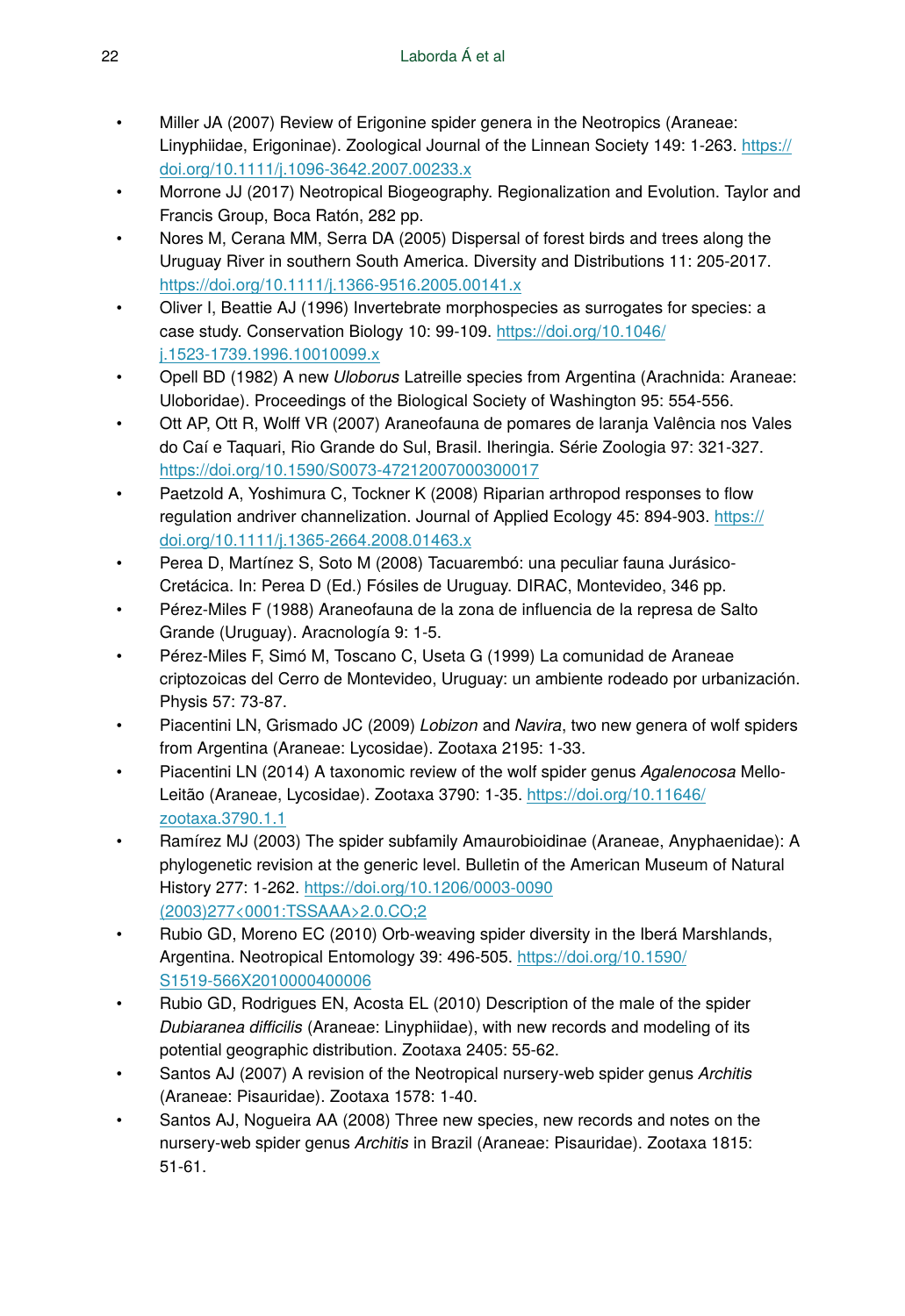- Satler JD, Carstens BC, Hedin M (2013) Multilocus species delimitation in a complex of morphologically conserved trapdoor spiders (Mygalomorphae, Antrodiaetidae, Aliatypus). Systematic Biology 62: 805‑823. <https://doi.org/10.1093/sysbio/syt041>
- Saunders DA, Hobbs RJ (1991) The role of corridors in conservation: what do we know and where do we go? In: Saunders DA, Hobbs RJ (Eds) Nature conservation 2: the role of corridors. Surrey Beatty and Sons, Sydney, 442 pp.
- Scheidler M (1990) Influence of habitat structure and vegetation architecture on spiders. Zoologischer Anzeiger 225: 333‑340.
- Schiapelli RD, Gerschman SB (1957) La familia Dinopidae en la Argentina y una nueva especie del género *Dinopis* Mac Leay, 1839. Revista de la Sociedad Entomológica Argentina 19: 63‑68.
- Schiesari L, Zuanon J, Azevedo-Ramos C, Garcia M, Gordo M, Messias M, Vieira EM (2003) Macrophyte rafts as dispersal vectors for fishes and amphibians in the Lower Solimões River, Central Amazon. Journal of Tropical Ecology 19: 333‑336. [https://](https://doi.org/10.1017/S0266467403003365) [doi.org/10.1017/S0266467403003365](https://doi.org/10.1017/S0266467403003365)
- Sganga J, Panario D, Trambauer A, Liesegang J, Molfino H (1984) Relevamiento edafodasológico semidetallado del valle del Río Uruguay. Boletin Técnico 10: 43‑66.
- Sharma S, Dutta T, Maldonado JE, Wood TC, Panwar HS, Seidensticker J (2013) Forest corridors maintain historical gene flow in a tiger metapopulation in the highlands of central India. Proceedings of the Royal Society B: Biological Sciences 280 (1506): . <https://doi.org/10.1098/rspb.2013.1506>
- Shorthouse DP (2010) Simple Mappr, an online tool to produce publication-quality point maps. [http://www.simplemappr.net..](http://www.simplemappr.net.) Accessed on: 2018-5-17.
- Simó M, Brescovit AD (2001) Revision and cladistic analysis of the Neotropical spider genus *Phoneutria* Perty, 1833 (Araneae, Ctenidae), with notes on related Cteninae . Bulletin of the British arachnological Society 12: 67‑82.
- Simó M, Guerrero JC, Giuliani L, Castellano I, Acosta L (2014) A predictive modeling approach to test distributional uniformity of Uruguayan harvestmen (Arachnida: Opiliones). Zoological Studies 53: 1‑13.
- Simó M, Núñez M, Ojeda L, Laborda A, Queirolo D (2015) Knowing the biological linkage: spider composition and guilds in a hill range of northern Uruguay. Boletín de La Sociedad Zoológica Del Uruguay 24: 117‑129.
- The Goblin Spider PBI (2016) The goblin spider Planetary Biodiversity Inventory. [http://](http://research.amnh.org/oonopidae/) [research.amnh.org/oonopidae/.](http://research.amnh.org/oonopidae/) Accessed on: 2016-8-12.
- Toti DS, Coyle FA, Miller AJ (2000) A structure inventory of Appalachian grass bald and heath bald spider assemblages and a test of species richness estimator performance. The Journal of Arachnology 28: 329‑345. [https://doi.org/10.1636/0161-8202\(2000\)028](https://doi.org/10.1636/0161-8202(2000)028%5B0329:ASIOAG%5D2.0.CO;2) [\[0329:ASIOAG\]2.0.CO;2](https://doi.org/10.1636/0161-8202(2000)028%5B0329:ASIOAG%5D2.0.CO;2)
- Van Hook RI (1971) Energy and nutrient dynamics of spider and Orthopteran populations in agrassland ecosystem. Ecological Monographs 41: 1-26. [https://](https://doi.org/10.2307/1942433) [doi.org/10.2307/1942433](https://doi.org/10.2307/1942433)
- Wheeler WC, Coddington JA, Crowley LM, Dimitrov D, Goloboff PA, Griswold CE, Hormiga G, Prendini L, Ramírez MJ, Sierwald P, Almeida-Silva LM, Álvarez-Padilla F, Arnedo MA, Benavides LR, Benjamin SP, Bond JE, Grismado CJ, Hasan E, Hedin M, Izquierdo MA, Labarque FM, Ledford J, Lopardo L, Maddison WP, Miller JA, Piacentini LN, Platnick NI, Polotow D, Silva-Dávila D, Scharff N, Szűts T, Ubick D, Vink C, Wood HM, Zhang JX (2017) The spider tree of life: phylogeny of Araneae based on target-